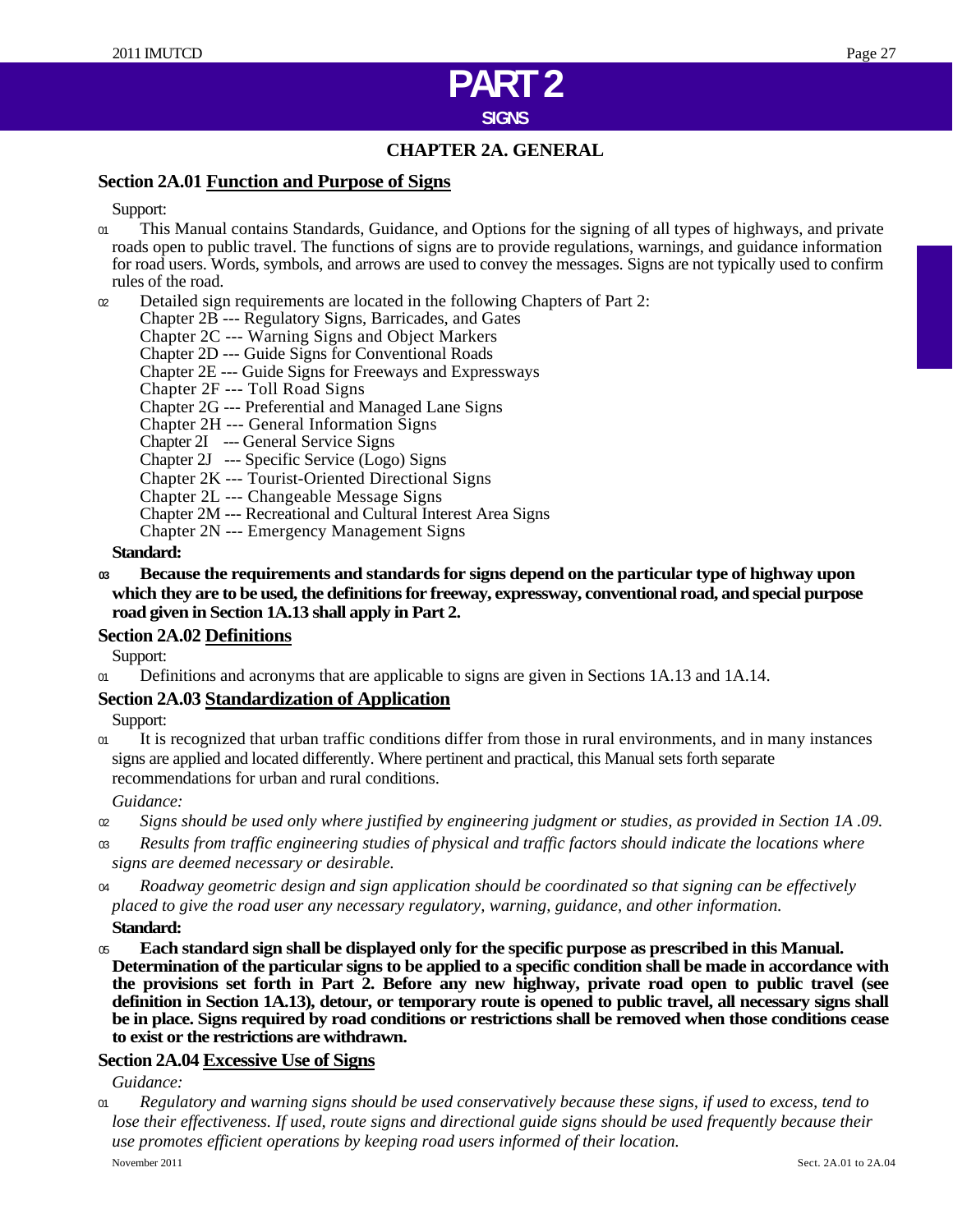# **Section 2A.05 Classification of Signs**

#### **Standard:**

- <sup>01</sup>**Signs shall be defined by their function as follows:** 
	- **A. Regulatory signs give notice of traffic laws or regulations.**
	- **B. Warning signs give notice of a situation that might not be readily apparent.**
	- **C. Guide signs show route designations, destinations, directions, distances, services, points of interest, and other geographical, recreational, or cultural information.**

Support:

02 Object markers are defined in Section 2C.63.

# **Section 2A.06 Design of Signs**

Support:

- This Manual shows many typical standard signs and object markers approved for use on streets, highways, bikeways, and pedestrian crossings.
- In the specifications for individual signs and object markers, the general appearance of the legend, color, and size are shown in the accompanying tables and illustrations, and are not always detailed in the text.
- 03 Detailed drawings of standard signs, object markers, alphabets, symbols, and arrows (see Figure 2D-2) are shown in the Standard Highway Signs and Markings book. Section 1A.11 contains information regarding how to obtain this publication.
- <sup>04</sup>The basic requirements of a sign are that it be legible to those for whom it is intended and that it be understandable in time to permit a proper response. Desirable attributes include:
	- A. High visibility by day and night; and
	- B. High legibility (adequately sized letters, symbols, or arrows, and a short legend for quick comprehension by a road user approaching a sign).
- <sup>05</sup>Standardized colors and shapes are specified so that the several classes of traffic signs can be promptly recognized. Simplicity and uniformity in design, position, and application are important.

#### **Standard:**

- <sup>06</sup>**The term legend shall include all word messages and symbol and arrow designs that are intended to convey specific meanings.**
- <sup>07</sup>**Uniformity in design shall include shape, color, dimensions, legends, borders, and illumination or retroreflectivity.**
- <sup>08</sup>**Standardization of these designs does not preclude further improvement by minor changes in the proportion or orientation of symbols, width of borders, or layout of word messages, but all shapes and colors shall be as indicated.**
- <sup>09</sup>**All symbols shall be unmistakably similar to, or mirror images of, the adopted symbol signs, all of which are shown in the "Standard Highway Signs and Markings" book (see Section 1A.11). Symbols and colors shall not be modified unless otherwise provided in this Manual. All symbols and colors for signs not shown in the "Standard Highway Signs and Markings" book shall follow the procedures for experimentation and change described in Section 1A.10.**

Option:

<sup>10</sup>Although the standard design of symbol signs cannot be modified, the orientation of the symbol may be changed to better reflect the direction of travel, if appropriate.

# **Standard:**

- <sup>11</sup> **Where a standard word message is applicable, the wording shall be as provided in this Manual.**
- <sup>12</sup>**In situations where word messages are required other than those provided in this Manual, the signs shall be of the same shape and color as standard signs of the same functional type.**

Option:

<sup>13</sup>State and local highway agencies may develop special word message signs in situations where roadway conditions make it necessary to provide road users with additional regulatory, warning, or guidance information, such as when road users need to be notified of special regulations or warned about a situation that might not be readily apparent. Unlike colors that have not been assigned or symbols that have not been approved for signs, new word message signs may be used without the need for experimentation.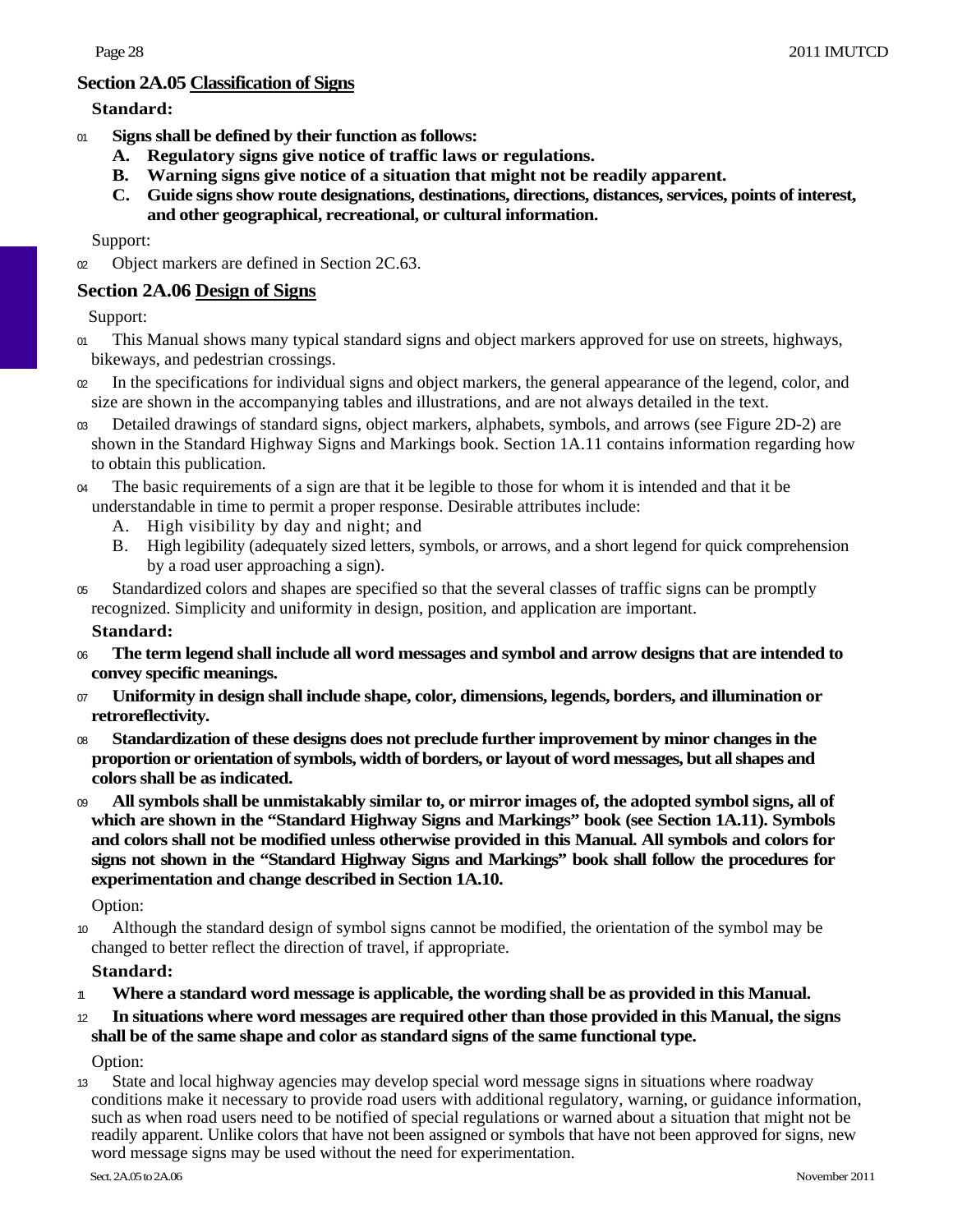#### **Standard:**

#### <sup>14</sup>**Except as provided in Paragraph 16 and except for the Carpool Information (D12-2) sign (see Section 2I.11), Internet addresses and e-mail addresses, including domain names and uniform resource locators (URL), shall not be displayed on any sign, supplemental plaque, sign panel (including logo sign panels on Specific Service signs), or changeable message sign.**

#### *Guidance:*

<sup>15</sup>*Unless otherwise provided in this Manual for a specific sign, and except as provided in Paragraph 16, telephone numbers of more than four characters should not be displayed on any sign, supplemental plaque, sign panel (including logo sign panels on specific service signs), or changeable message sign.* 

#### Option:

<sup>16</sup>Internet addresses, e-mail addresses, or telephone numbers with more than four characters may be displayed on signs, supplemental plaques, sign panels, and changeable message signs that are intended for viewing only by pedestrians, bicyclists, occupants of parked vehicles, or drivers of vehicles on low-speed roadways where engineering judgment indicates that an area is available for drivers to stop out of the traffic flow to read the message.

#### **Standard:**

<sup>17</sup>**Pictographs (see definition in Section 1A.13) shall not be displayed on signs except as specifically provided in this Manual. Pictographs shall be simple, dignified, and devoid of any advertising. When used to represent a political jurisdiction (such as a State, county, or municipal corporation) the pictograph shall be the official designation adopted by the jurisdiction. When used to represent a college or university, the pictograph shall be the official seal adopted by the institution. Pictorial representations of university or college programs shall not be permitted to be displayed on a sign.** 

#### **Section 2A.07 Retroreflectivity and Illumination**

#### Support:

<sup>01</sup>There are many materials currently available for retroreflection and various methods currently available for the illumination of signs and object markers. New materials and methods continue to emerge. New materials and methods can be used as long as the signs and object markers meet the standard requirements for color, both by day and by night.

#### **Standard:**

- <sup>02</sup>**Regulatory, warning, and guide signs and object markers shall be retroreflective (see Section 2A.08) or illuminated to show the same shape and similar color by both day and night, unless otherwise provided in the text discussion in this Manual for a particular sign or group of signs.**
- <sup>03</sup>**The requirements for sign illumination shall not be considered to be satisfied by street or highway lighting.**

Option:

- <sup>04</sup>Sign elements may be illuminated by the means shown in Table 2A-1.
- <sup>05</sup>Retroreflection of sign elements may be accomplished by the means shown in Table 2A-2.
- <sup>06</sup>Light Emitting Diode (LED) units may be used individually within the legend or symbol of a sign and in the border of a sign, except for changeable message signs, to improve the conspicuity, increase the legibility of sign legends and borders, or provide a changeable message.

# **Table 2A-1. Illumination of Sign Elements**

| <b>Means of Illumination</b>                                                                                                                                              | Sign Element to be Illuminated                                                                                     |  |  |  |  |  |  |
|---------------------------------------------------------------------------------------------------------------------------------------------------------------------------|--------------------------------------------------------------------------------------------------------------------|--|--|--|--|--|--|
| Light behind the sign face                                                                                                                                                | • Symbol or word message<br>Background<br>Symbol, word message, and background<br>(through a translucent material) |  |  |  |  |  |  |
| Attached or independently<br>mounted light source designed<br>to direct essentially uniform<br>illumination onto the sign face                                            | • Entire sign face                                                                                                 |  |  |  |  |  |  |
| Light emitting diodes (LEDs)                                                                                                                                              | • Symbol or word message<br>• Portions of the sign border                                                          |  |  |  |  |  |  |
| Other devices, or treatments that<br>highlight the sign shape, color, or<br>message:<br>Luminous tubing<br>Fiber optics<br>Incandescent light bulbs<br>Luminescent panels | • Symbol or word message<br>• Entire sign face                                                                     |  |  |  |  |  |  |

# **Table 2A-2. Retroreflection of Sign Elements**

| <b>Means of Retroreflection</b>                                                                 | <b>Sign Element</b>                            |
|-------------------------------------------------------------------------------------------------|------------------------------------------------|
| Reflector "buttons" or similar units                                                            | Symbol<br>Word message<br>Border               |
| A material that has a smooth, sealed outer<br>surface over a microstructure that reflects light | Symbol<br>Word message<br>Border<br>Background |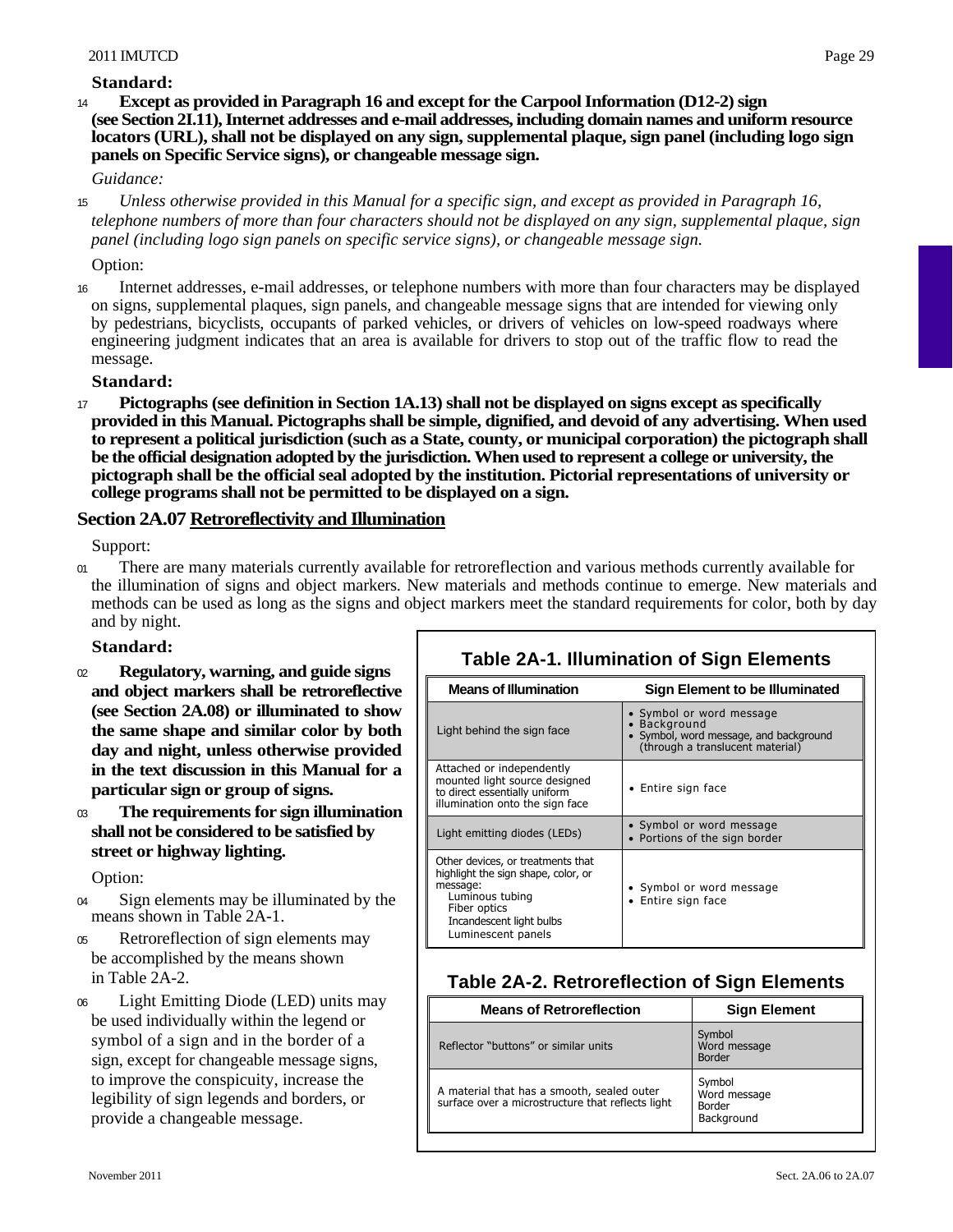**Standard:** 

- <sup>07</sup>**Except as provided in Paragraphs 11 and 12, neither individual LEDs nor groups of LEDs shall be placed within the background area of a sign.**
- <sup>08</sup>**If used, the LEDs shall have a maximum diameter of 1/4 inch and shall be the following colors based on the type of sign:** 
	- **A. White or red, if used with STOP or YIELD signs.**
	- **B. White, if used with regulatory signs other than STOP or YIELD signs.**
	- **C. White or yellow, if used with warning signs.**
	- **D. White, if used with guide signs.**
	- **E. White, yellow, or orange, if used with temporary traffic control signs.**
	- **F. White or yellow, if used with school area signs.**
- <sup>09</sup>**If flashed, all LED units shall flash simultaneously at a rate of more than 50 and less than 60 times per minute.**
- <sup>10</sup>**The uniformity of the sign design shall be maintained without any decrease in visibility, legibility, or driver comprehension during either daytime or nighttime conditions.**

Option:

- <sup>11</sup>For STOP and YIELD signs, LEDs may be placed within the border or within one border width within the background of the sign.
- <sup>12</sup>For STOP/SLOW paddles (see Section 6E.03) used by flaggers and the STOP paddles (see Section 7D.05) used by adult crossing guards, individual LEDs or groups of LEDs may be used. Support:
- 13 Other methods of enhancing the conspicuity of standard signs are described in Section 2A.15.
- 14 Information regarding the use of retroreflective material on the sign support is contained in Section 2A.21.

# **Section 2A.08 Maintaining Minimum Retroreflectivity**

- Support:
- <sup>01</sup>Retroreflectivity is one of several factors associated with maintaining nighttime sign visibility (see Section 2A.22).

**Standard:** 

<sup>02</sup>**Public agencies or officials having jurisdiction shall use an assessment or management method that is designed to maintain sign retroreflectivity at or above the minimum levels in Table 2A-3.** 

Support:

<sup>03</sup>Compliance with the Standard in Paragraph 2 is achieved by having a method in place and using the method to maintain the minimum levels established in Table 2A-3. Provided that an assessment or management method is being used, an agency or official having jurisdiction would be in compliance with the Standard in Paragraph 2 even if there are some individual signs that do not meet the minimum retroreflectivity levels at a particular point in time.

*Guidance:* 

- <sup>04</sup>*Except for those signs specifically identified in Paragraph 6, one or more of the following assessment or management methods should be used to maintain sign retroreflectivity:* 
	- *A. Visual Nighttime Inspection—The retroreflectivity of an existing sign is assessed by a trained sign inspector conducting a visual inspection from a moving vehicle during nighttime conditions. Signs that are visually identified by the inspector to have retroreflectivity below the minimum levels should be replaced.*
	- *B. Measured Sign Retroreflectivity—Sign retroreflectivity is measured using a retroreflectometer. Signs with retroreflectivity below the minimum levels should be replaced.*
	- *C. Expected Sign Life—When signs are installed, the installation date is labeled or recorded so that the age of a sign is known. The age of the sign is compared to the expected sign life. The expected sign life is based on the experience of sign retroreflectivity degradation in a geographic area compared to the minimum levels. Signs older than the expected life should be replaced.*
	- *D. Blanket Replacement—All signs in an area/corridor, or of a given type, should be replaced at specified intervals. This eliminates the need to assess retroreflectivity or track the life of individual signs. The replacement interval is based on the expected sign life, compared to the minimum levels, for the shortest-life material used on the affected signs.*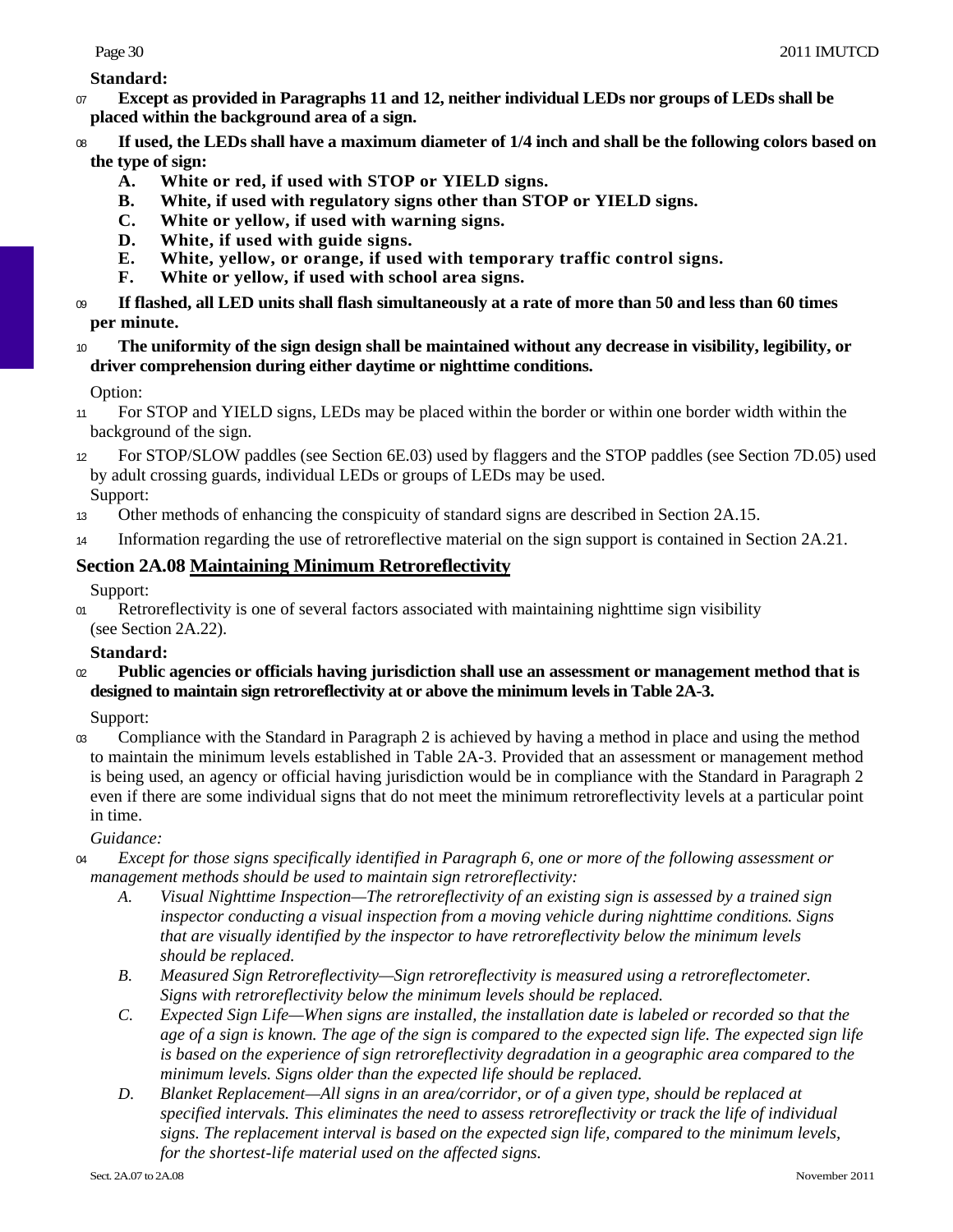|                                                                                                                                                                                                                                                                                                                                                                                                                                                                                                                                                                                  | Sheeting Type (ASTM D4956-04) |                                                                                                                                                                                                                                                                                                                      |                                                             |                                                                                                                                                                                                                                                                                                                 |                               |  |  |  |  |  |
|----------------------------------------------------------------------------------------------------------------------------------------------------------------------------------------------------------------------------------------------------------------------------------------------------------------------------------------------------------------------------------------------------------------------------------------------------------------------------------------------------------------------------------------------------------------------------------|-------------------------------|----------------------------------------------------------------------------------------------------------------------------------------------------------------------------------------------------------------------------------------------------------------------------------------------------------------------|-------------------------------------------------------------|-----------------------------------------------------------------------------------------------------------------------------------------------------------------------------------------------------------------------------------------------------------------------------------------------------------------|-------------------------------|--|--|--|--|--|
| <b>Sign Color</b>                                                                                                                                                                                                                                                                                                                                                                                                                                                                                                                                                                |                               | <b>Beaded Sheeting</b>                                                                                                                                                                                                                                                                                               |                                                             | <b>Prismatic Sheeting</b>                                                                                                                                                                                                                                                                                       | <b>Additional</b><br>Criteria |  |  |  |  |  |
|                                                                                                                                                                                                                                                                                                                                                                                                                                                                                                                                                                                  | п                             | $\mathbf{u}$                                                                                                                                                                                                                                                                                                         | Ш                                                           | III, IV, VI, VII, VIII, IX, X                                                                                                                                                                                                                                                                                   |                               |  |  |  |  |  |
|                                                                                                                                                                                                                                                                                                                                                                                                                                                                                                                                                                                  | $W^*$ ; G $\geq$ 7            | Overhead                                                                                                                                                                                                                                                                                                             |                                                             |                                                                                                                                                                                                                                                                                                                 |                               |  |  |  |  |  |
| White on Green                                                                                                                                                                                                                                                                                                                                                                                                                                                                                                                                                                   | $W^*$ ; G $\geq$ 7            | $W \ge 120$ ; $G \ge 15$<br>Post-mounted                                                                                                                                                                                                                                                                             |                                                             |                                                                                                                                                                                                                                                                                                                 |                               |  |  |  |  |  |
| Black on Yellow or                                                                                                                                                                                                                                                                                                                                                                                                                                                                                                                                                               | $Y^*$ ; O <sup>*</sup>        |                                                                                                                                                                                                                                                                                                                      | $Y \ge 50$ ; O $\ge 50$                                     |                                                                                                                                                                                                                                                                                                                 | $\overline{2}$                |  |  |  |  |  |
| <b>Black on Orange</b>                                                                                                                                                                                                                                                                                                                                                                                                                                                                                                                                                           | $Y^*$ ; O $^*$                | $Y \ge 75$ ; O ≥ 75                                                                                                                                                                                                                                                                                                  |                                                             |                                                                                                                                                                                                                                                                                                                 |                               |  |  |  |  |  |
| White on Red                                                                                                                                                                                                                                                                                                                                                                                                                                                                                                                                                                     |                               |                                                                                                                                                                                                                                                                                                                      | $W \geq 35$ ; R $\geq 7$                                    |                                                                                                                                                                                                                                                                                                                 | 4                             |  |  |  |  |  |
| Black on White                                                                                                                                                                                                                                                                                                                                                                                                                                                                                                                                                                   |                               |                                                                                                                                                                                                                                                                                                                      | $W \geq 50$                                                 |                                                                                                                                                                                                                                                                                                                 |                               |  |  |  |  |  |
| 1 The minimum maintained retroreflectivity levels shown in this table are in units of cd/lx/m <sup>2</sup> measured at an<br>observation angle of 0.2° and an entrance angle of -4.0°.<br>2 For text and fine symbol signs measuring at least 48 inches and for all sizes of bold symbol signs<br>3 For text and fine symbol signs measuring less than 48 inches<br>4 Minimum sign contrast ratio $\frac{1}{2}$ 3:1 (white retroreflectivity ÷ red retroreflectivity)<br>* This sheeting type shall not be used for this color for this application.<br><b>Bold Symbol Signs</b> |                               |                                                                                                                                                                                                                                                                                                                      |                                                             |                                                                                                                                                                                                                                                                                                                 |                               |  |  |  |  |  |
|                                                                                                                                                                                                                                                                                                                                                                                                                                                                                                                                                                                  |                               |                                                                                                                                                                                                                                                                                                                      |                                                             | • W11-2 – Pedestrian Crossing                                                                                                                                                                                                                                                                                   |                               |  |  |  |  |  |
| $\bullet$ W1-1,2 - Turn and Curve<br>$\bullet$ W1-3.4 – Reverse Turn and<br>Curve<br>$\bullet$ W1-5 - Winding Road<br>$\bullet$ W1-6,7 - Large Arrow<br>$\bullet$ W1-8 – Chevron<br>• W1-10 - Intersection in Curve<br>• W1-11 – Hairpin Curve<br>$W1-15 - 270$ Degree Loop<br>$\bullet$ W2-1 - Cross Road<br>$\bullet$ W2-2,3 - Side Road<br>$\bullet$ W2-4,5 - T and Y Intersection<br>$\bullet$ W2-6 <sup>'</sup> - Circular Intersection<br>• W2-7,8 - Double Side Roads                                                                                                     |                               | $W3-1$ – Stop Ahead<br>• W3-2 – Yield Ahead<br>$\bullet$ W3-3 - Signal Ahead<br>$\bullet$ W4-1 - Merge<br>· W4-2 - Lane Ends<br>• W4-3 - Added Lane<br>• W4-6 - Entering Roadway<br>Added Lane<br>• W6-1, $2$ – Divided Highway<br>Begins and Ends<br>• W6-3 - Two-Way Traffic<br>• $W10-1, 2, 3, 4, 11, 12 - Grade$ | • W4-5 - Entering Roadway Merge<br>Crossing Advance Warning | • $W11-3,4,16-22$ – Large Animals<br>• W11-5 - Farm Equipment<br>• W11-6 - Snowmobile Crossing<br>• W11-7 - Equestrian Crossing<br>• W11-8 - Fire Station<br>• W11-10 - Truck Crossing<br>• W12-1 - Double Arrow<br>• W16-5P,6P,7P - Pointing Arrow<br>Plagues<br>$W20-7$ – Flagger<br>$\bullet$ W21-1 – Worker |                               |  |  |  |  |  |
| <b>Fine Symbol Signs</b> (symbol signs not listed as bold symbol signs)                                                                                                                                                                                                                                                                                                                                                                                                                                                                                                          |                               |                                                                                                                                                                                                                                                                                                                      |                                                             |                                                                                                                                                                                                                                                                                                                 |                               |  |  |  |  |  |
| <b>Special Cases</b>                                                                                                                                                                                                                                                                                                                                                                                                                                                                                                                                                             |                               |                                                                                                                                                                                                                                                                                                                      |                                                             |                                                                                                                                                                                                                                                                                                                 |                               |  |  |  |  |  |
| • W3-1 - Stop Ahead: Red retroreflectivity $\geq 7$<br>• W3-2 - Yield Ahead: Red retroreflectivity $\geq$ 7; White retroreflectivity $\geq$ 35<br>• W3-3 - Signal Ahead: Red retroreflectivity $\geq$ 7; Green retroreflectivity $\geq$ 7<br>• W3-5 – Speed Reduction: White retroreflectivity $\geq 50$<br>$\bullet$ For non-diamond shaped signs, such as W14-3 (No Passing Zone), W4-4P (Cross Traffic Does Not Stop), or W13-1<br>P,2,3,6,7 (Speed Advisory Plaques), use the largest sign dimension to determine the proper minimum retroreflectivity<br>level.             |                               |                                                                                                                                                                                                                                                                                                                      |                                                             |                                                                                                                                                                                                                                                                                                                 |                               |  |  |  |  |  |

|  | Table 2A-3. Minimum Maintained Retroreflectivity Levels <sup>1</sup> |  |
|--|----------------------------------------------------------------------|--|
|  |                                                                      |  |

- *E. Control Signs—Replacement of signs in the field is based on the performance of a sample of control signs. The control signs might be a small sample located in a maintenance yard or a sample of signs in the field. The control signs are monitored to determine the end of retroreflective life for the associated signs. All field signs represented by the control sample should be replaced before the retroreflectivity levels of the control sample reach the minimum levels.*
- *F. Other Methods—Other methods developed based on engineering studies can be used.*

#### Support:

<sup>05</sup>Additional information about these methods is contained in the 2007 Edition of FHWA's "Maintaining Traffic Sign Retroreflectivity" (see Section 1A.1 1).

#### Option:

- <sup>06</sup>Highway agencies may exclude the following signs from the retroreflectivity maintenance guidelines described in this Section:
	- A. Parking, Standing, and Stopping signs (R7 and R8 series)
	- B. Walking/Hitchhiking/Crossing signs (R9 series, R10-1 through R10-4b)
	- C. Acknowledgment signs
	- D. All signs with blue or brown backgrounds
	- E. Bikeway signs that are intended for exclusive use by bicyclists or pedestrians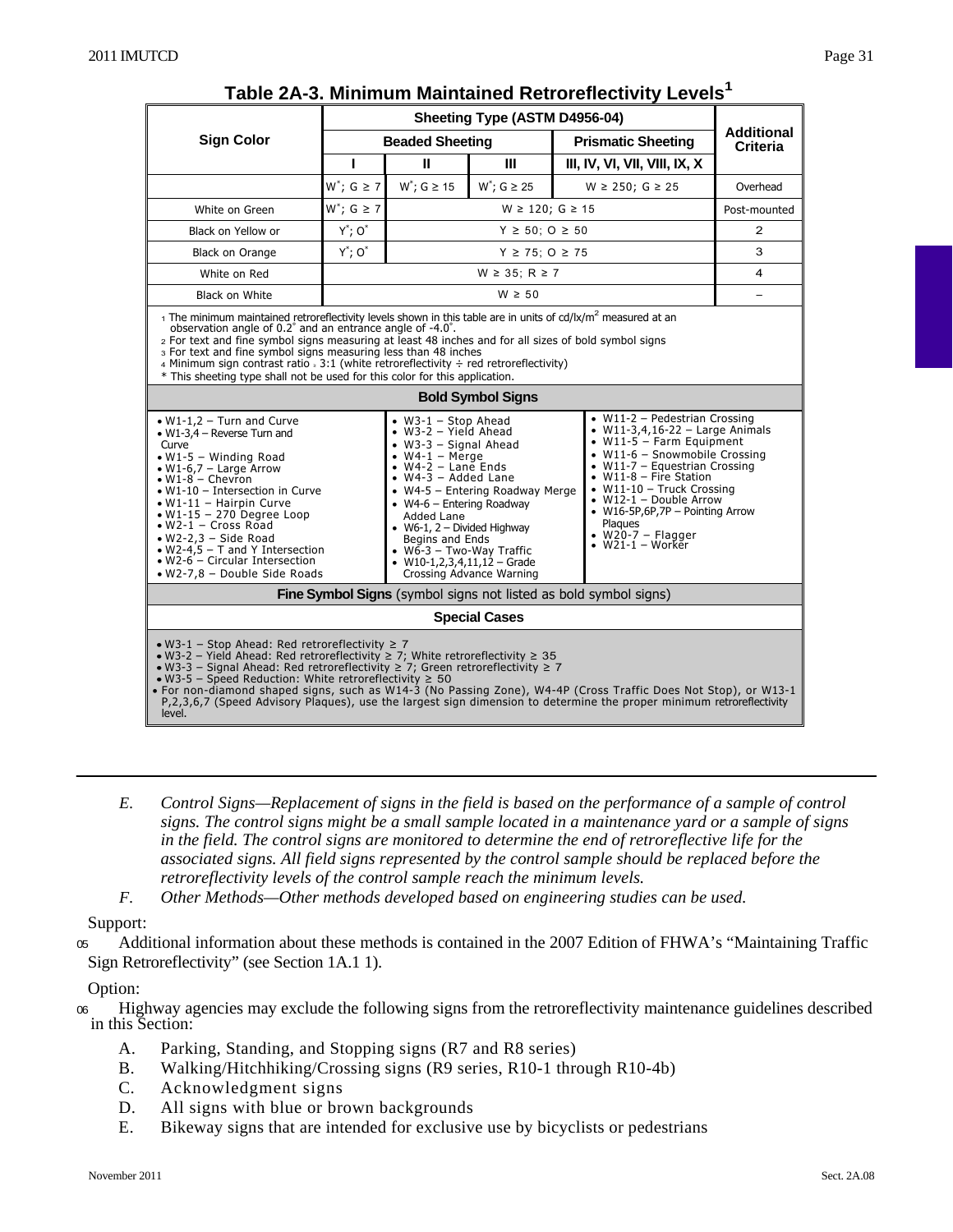# **Section 2A.09 Shapes**

#### **Standard:**

<sup>01</sup>**Particular shapes, as shown in Table 2A-4, shall be used exclusively for specific signs or series of signs, unless otherwise provided in the text discussion in this Manual for a particular sign or class of signs.** 

# **Section 2A.10 Sign Colors**

**Standard:** 

<sup>01</sup>**The colors to be used on standard signs and their specific use on these signs shall be as provided in the applicable Sections of this Manual. The color coordinates and values shall be as described in 23 CFR, Part 655, Subpart F, Appendix.** 

Support:

# **Table 2A-4. Use of Sign Shapes**

| <b>Shape</b>                                                 | Signs                                                                                                                        |
|--------------------------------------------------------------|------------------------------------------------------------------------------------------------------------------------------|
| Octagon                                                      | Stop <sup>*</sup>                                                                                                            |
| Equilateral Triangle (1 point down)                          | Yield*                                                                                                                       |
| Circle                                                       | Grade Crossing Advance Warning*                                                                                              |
| Pennant Shape/Isosceles Triangle<br>(longer axis horizontal) | No Passing*                                                                                                                  |
| Pentagon (pointed up)                                        | School Advance Warning Sign (squared bottom corners) <sup>*</sup><br>County Route Sign (tapered bottom corners) <sup>*</sup> |
| Crossbuck<br>(two rectangles in an "X" configuration)        | Grade Crossing*                                                                                                              |
| Diamond                                                      | <b>Warning Series</b>                                                                                                        |
| Rectangle (including square)                                 | <b>Regulatory Series</b><br>Guide Series*<br><b>Warning Series</b>                                                           |
| Trapezoid                                                    | Recreational and Cultural Interest Area Series<br>National Forest Route Sign                                                 |

\* This sign shall be exclusively the shape shown.

\*\* Guide series includes general service, specific service, tourist-oriented directional, general information, recreational and cultural interest area, and emergency management signs.

- <sup>02</sup>As a quick reference, common uses of sign colors are shown in Table 2A-5. Color schemes on specific signs are shown in the illustrations located in each appropriate Chapter.
- <sup>03</sup>Whenever white is specified in this Manual or in the "Standard Highway Signs and Markings" book (see Section 1A.1 1) as a color, it is understood to include silver-colored retroreflective coatings or elements that reflect white light.
- <sup>04</sup>The colors coral and light blue are being reserved for uses that will be determined in the future by the Federal Highway Administration.
- <sup>05</sup>Information regarding color coding of destinations on guide signs, including community wayfinding signs, is contained in Chapter 2D.

# Option:

<sup>06</sup>The approved fluorescent version of the standard red, yellow, green, or orange color may be used as an alternative to the corresponding standard color.

# **Section 2A.11 Dimensions**

Support:

<sup>01</sup>The "Standard Highway Signs and Markings" book (see Section 1A.1 1) prescribes design details for up to five different sizes depending on the type of traffic facility, including bikeways. Smaller sizes are designed to be used on bikeways and some other off-road applications. Larger sizes are designed for use on freeways and expressways, and can also be used to enhance road user safety and convenience on other facilities, especially on multi-lane divided highways and on undivided highways having five or more lanes of traffic and/or high speeds. The intermediate sizes are designed to be used on other highway types.

# **Standard:**

<sup>02</sup>**The sign dimensions prescribed in the sign size tables in the various Parts and Chapters in this Manual and in the "Standard Highway Signs and Markings" book (see Section 1A.11) shall be used unless engineering judgment determines that other sizes are appropriate. Except as provided in Paragraph 3, where engineering judgment determines that sizes smaller than the prescribed dimensions are appropriate for use, the sign dimensions shall not be less than the minimum dimensions specified in this Manual. The sizes shown in the Minimum columns that are smaller than the sizes shown in the Conventional Road columns in the various sign size tables in this Manual shall only be used on low-speed roadways, alleys, and private roads open to public travel where the reduced legend size would be adequate for the regulation or warning or where physical conditions preclude the use of larger sizes.**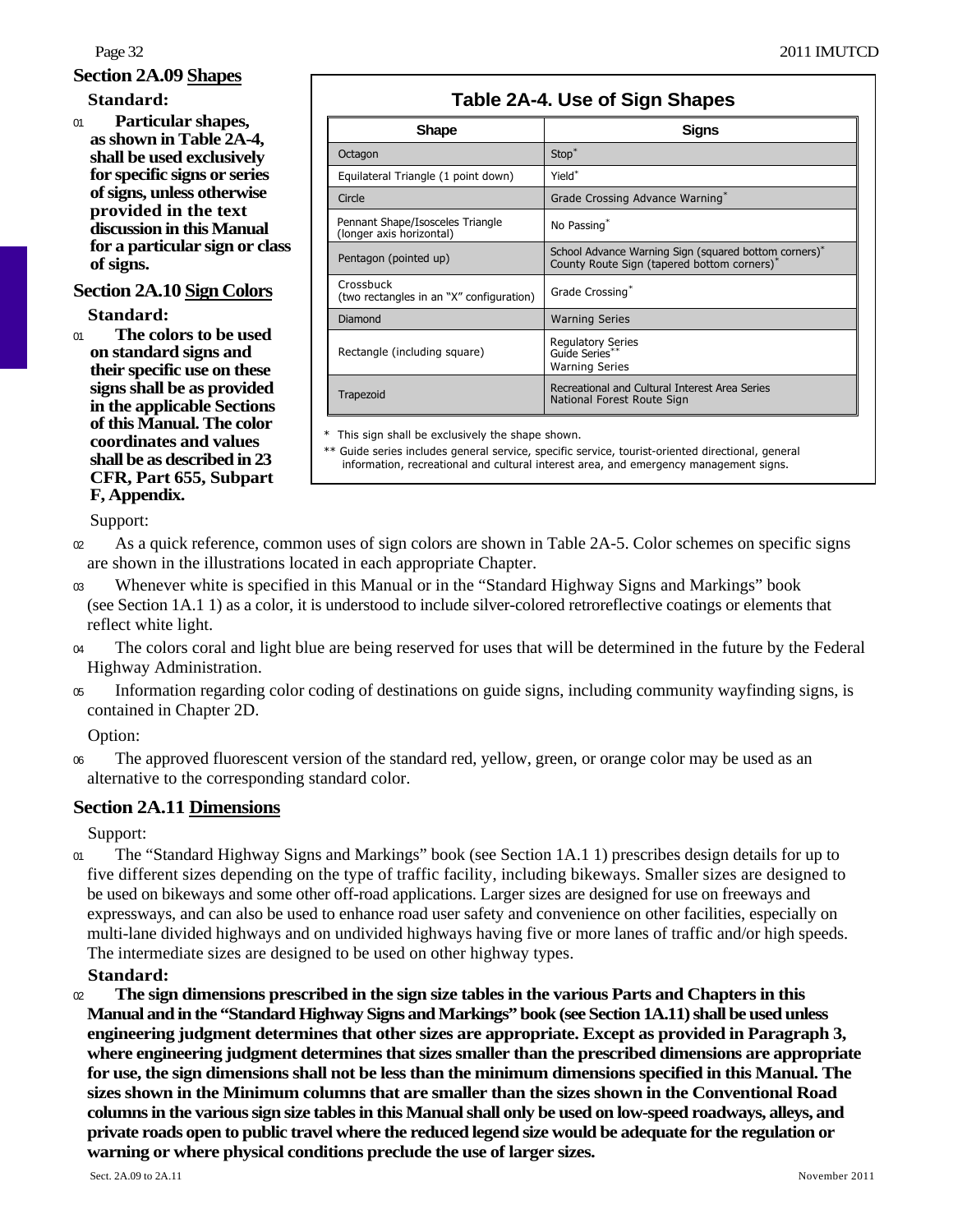|                                       | Legend                    |          |                    |                           | <b>Background</b> |        |                             |                     |                           |                   |             |                           |         |                  |                           |                           |                    |                             |                     |
|---------------------------------------|---------------------------|----------|--------------------|---------------------------|-------------------|--------|-----------------------------|---------------------|---------------------------|-------------------|-------------|---------------------------|---------|------------------|---------------------------|---------------------------|--------------------|-----------------------------|---------------------|
| <b>Type of Sign</b>                   | <b>Black</b>              | Green    | Red                | White                     | Yellow            | Orange | Fluorescent<br>Yellow-Green | Fluorescent<br>Pink | Black                     | Blue              | Brown       | Green                     | Orange* | Red <sup>*</sup> | White                     | Yellow <sup>*</sup>       | Purple             | Yellow-Green<br>Fluorescent | Fluorescent<br>Pink |
| Regulatory                            | $\mathsf X$               |          | X                  | $\mathsf X$               |                   |        |                             |                     | $\mathsf X$               |                   |             |                           |         | $\mathsf X$      | $\boldsymbol{\mathsf{X}}$ |                           |                    |                             |                     |
| Prohibitive                           |                           |          | X                  | X                         |                   |        |                             |                     |                           |                   |             |                           |         | X                | X                         |                           |                    |                             |                     |
| Permissive                            |                           | $\times$ |                    |                           |                   |        |                             |                     |                           |                   |             |                           |         |                  | $\mathsf X$               |                           |                    |                             |                     |
| Warning                               | X                         |          |                    |                           |                   |        |                             |                     |                           |                   |             |                           |         |                  |                           | X                         |                    |                             |                     |
| Pedestrian                            | $\boldsymbol{\mathsf{X}}$ |          |                    |                           |                   |        |                             |                     |                           |                   |             |                           |         |                  |                           | $\boldsymbol{\mathsf{X}}$ |                    | $\mathsf X$                 |                     |
| Bicycle                               | X                         |          |                    |                           |                   |        |                             |                     |                           |                   |             |                           |         |                  |                           | Х                         |                    | X                           |                     |
| Guide                                 |                           |          |                    | X                         |                   |        |                             |                     |                           |                   |             | X                         |         |                  |                           |                           |                    |                             |                     |
| Interstate Route                      |                           |          |                    | $\pmb{\times}$            |                   |        |                             |                     |                           | X                 |             |                           |         | X                |                           |                           |                    |                             |                     |
| <b>State Route</b>                    | $\times$                  |          |                    |                           |                   |        |                             |                     |                           |                   |             |                           |         |                  | $\mathsf X$               |                           |                    |                             |                     |
| U.S. Route                            | X                         |          |                    |                           |                   |        |                             |                     |                           |                   |             |                           |         |                  | X                         |                           |                    |                             |                     |
| <b>County Route</b>                   |                           |          |                    |                           | X                 |        |                             |                     |                           | X                 |             |                           |         |                  |                           |                           |                    |                             |                     |
| Forest Route                          |                           |          |                    | X                         |                   |        |                             |                     |                           |                   | X           |                           |         |                  |                           |                           |                    |                             |                     |
| <b>Street Name</b>                    |                           |          |                    | $\boldsymbol{\mathsf{X}}$ |                   |        |                             |                     |                           |                   |             | $\boldsymbol{\mathsf{X}}$ |         |                  |                           |                           |                    |                             |                     |
| Destination                           |                           |          |                    | X                         |                   |        |                             |                     |                           |                   |             | X                         |         |                  |                           |                           |                    |                             |                     |
| Reference Location                    |                           |          |                    | X                         |                   |        |                             |                     |                           |                   |             | $\pmb{\times}$            |         |                  |                           |                           |                    |                             |                     |
| Information                           |                           |          |                    | Х                         |                   |        |                             |                     |                           | X                 |             | X                         |         |                  |                           |                           |                    |                             |                     |
| <b>Evacuation Route</b>               |                           |          |                    | $\mathsf X$               |                   |        |                             |                     |                           | X                 |             |                           |         |                  |                           |                           |                    |                             |                     |
| Road User Service                     |                           |          |                    | $\pmb{\times}$            |                   |        |                             |                     |                           | X                 |             |                           |         |                  |                           |                           |                    |                             |                     |
| Recreational                          |                           |          |                    | X                         |                   |        |                             |                     |                           |                   | $\mathsf X$ | $\boldsymbol{\mathsf{X}}$ |         |                  |                           |                           |                    |                             |                     |
| Temporary<br>Traffic Control          | X                         |          |                    |                           |                   |        |                             |                     |                           |                   |             |                           | X       |                  |                           |                           |                    |                             |                     |
| Incident Management                   | $\times$                  |          |                    |                           |                   |        |                             |                     |                           |                   |             |                           | X       |                  |                           |                           |                    |                             | X                   |
| School                                | $\boldsymbol{\mathsf{X}}$ |          |                    |                           |                   |        |                             |                     |                           |                   |             |                           |         |                  |                           |                           |                    | X                           |                     |
| ETC-Account Only                      | $\boldsymbol{\mathsf{X}}$ |          |                    |                           |                   |        |                             |                     |                           |                   |             |                           |         |                  |                           |                           | $\overline{X}$ *** |                             |                     |
| Changeable<br>Message Signs           |                           |          |                    |                           |                   |        |                             |                     |                           |                   |             |                           |         |                  |                           |                           |                    |                             |                     |
| Regulatory                            |                           |          | $\mathsf{X}^{***}$ | $\mathsf X$               |                   |        |                             |                     | X                         |                   |             |                           |         |                  |                           |                           |                    |                             |                     |
| Warning                               |                           |          |                    |                           | $\mathsf X$       |        |                             |                     | $\pmb{\mathsf{X}}$        |                   |             |                           |         |                  |                           |                           |                    |                             |                     |
| <b>Temporary Traffic</b><br>Control   |                           |          |                    |                           | $\mathsf X$       | X      |                             |                     | X                         |                   |             |                           |         |                  |                           |                           |                    |                             |                     |
| Guide                                 |                           |          |                    | X                         |                   |        |                             |                     | X                         |                   |             | $\mathsf{X}^{**}$         |         |                  |                           |                           |                    |                             |                     |
| <b>Motorist Services</b>              |                           |          |                    | $\mathsf X$               |                   |        |                             |                     | $\boldsymbol{\mathsf{X}}$ | $\mathsf{X}^{**}$ |             |                           |         |                  |                           |                           |                    |                             |                     |
| Incident Management                   |                           |          |                    |                           | X                 |        |                             | X                   | X                         |                   |             |                           |         |                  |                           |                           |                    |                             |                     |
| School, Pedestrian,<br><b>Bicycle</b> |                           |          |                    |                           | $\mathsf X$       |        | $\mathsf X$                 |                     | X                         |                   |             |                           |         |                  |                           |                           |                    |                             |                     |

# **Table 2A-5. Common Uses of Sign Colors**

\* Fluorescent versions of these background colors may also be used.

\*\* These alternative background colors would be provided by blue or green lighted pixels such that the entire CMS would be lighted, not just the legend.

\*\*\* Red is used only for the circle and slash or other red elements of a similar static regulatory sign.

\*\*\*\* The use of the color purple on signs is restricted per the provisions of Paragraph 1 of Section

2F.03.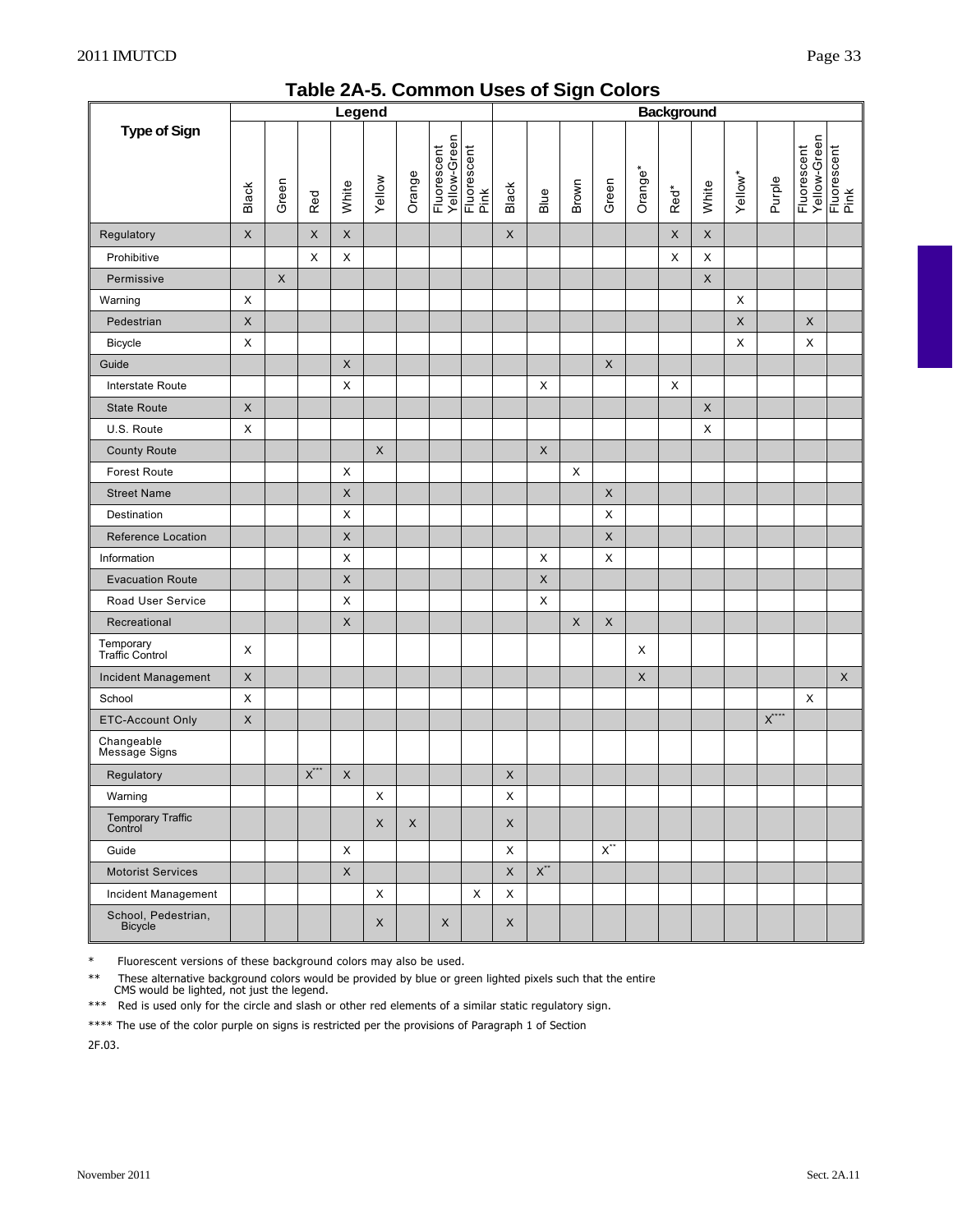<sup>03</sup>For alleys with restrictive physical conditions and vehicle usage that limits installation of the Minimum size sign (or the Conventional Road size sign if no Minimum size is shown), both the sign height and the sign width may be decreased by up to 6 inches.

*Guidance:* 

- <sup>04</sup>*The sizes shown in the Freeway and Expressway columns in the various sign size tables in this Manual should be used on freeways and expressways, and for other higher-speed applications based upon engineering judgment, to provide larger signs for increased visibility and recognition.*
- <sup>05</sup>*The sizes shown in the Oversized columns in the various sign size tables in this Manual size should be used for those special applications where speed, volume, or other factors result in conditions where increased emphasis, improved recognition, or increased legibility is needed, as determined by engineering judgment or study.*
- <sup>06</sup>*Increases above the prescribed sizes should be used where greater legibility or emphasis is needed. If signs larger than the prescribed sizes are used, the overall sign dimensions should be increased in 6-inch increments.* **Standard:**
- <sup>07</sup>**Where engineering judgment determines that sizes that are different than the prescribed dimensions are appropriate for use, standard shapes and colors shall be used and standard proportions shall be retained as much as practical.**

*Guidance:* 

<sup>08</sup>*When supplemental plaques are installed with larger sized signs, a corresponding increase in the size of the plaque and its legend should also be made. The resulting plaque size should be approximately in the same relative proportion to the larger sized sign as the conventional sized plaque is to the conventional sized sign.* 

# **Section 2A.12 Symbols**

**Standard:** 

<sup>01</sup>**Symbol designs shall in all cases be unmistakably similar to those shown in this Manual and in the "Standard Highway Signs and Markings" book (see Section 1A.11).** 

Support:

- <sup>02</sup>New symbol designs are adopted by the Federal Highway Administration based on research evaluations to determine road user comprehension, sign conspicuity, and sign legibility.
- <sup>03</sup>Sometimes a change from word messages to symbols requires significant time for public education and transition. Therefore, this Manual sometimes includes the practice of using educational plaques to accompany new symbol signs.

*Guidance:* 

<sup>04</sup>*New warning or regulatory symbol signs not readily recognizable by the public should be accompanied by an educational plaque.* 

Option:

- <sup>05</sup>Educational plaques may be left in place as long as they are in serviceable condition.
- 06 State and/or local highway agencies may conduct research studies to determine road user comprehension, sign conspicuity, and sign legibility.

*Guidance:* 

<sup>07</sup>*Although most standard symbols are oriented facing left, mirror images of these symbols should be used where the reverse orientation might better convey to road users a direction of movement.* 

# **Standard:**

- <sup>08</sup>**A symbol used for a given category of signs (regulatory, warning, or guide) shall not be used for a different category of signs, except as specifically authorized in this Manual.**
- <sup>09</sup>**Except as provided in Paragraph 11, a recreational and cultural interest area symbol (see Chapter 2M) shall not be used on streets or highways outside of recreational and cultural interest areas.**
- <sup>10</sup>**A recreational and cultural interest area guide sign symbol (see Chapter 2M) shall not be used on any regulatory or warning sign on any street, road, or highway.**

Option:

<sup>11</sup>A recreational and cultural interest area guide sign symbol (see Section 2M.04) may be used on a highway guide sign outside of a recreational and cultural interest area to supplement a comparable word message for which there is no approved symbol for that message in Chapters 2B through 2I or 2N.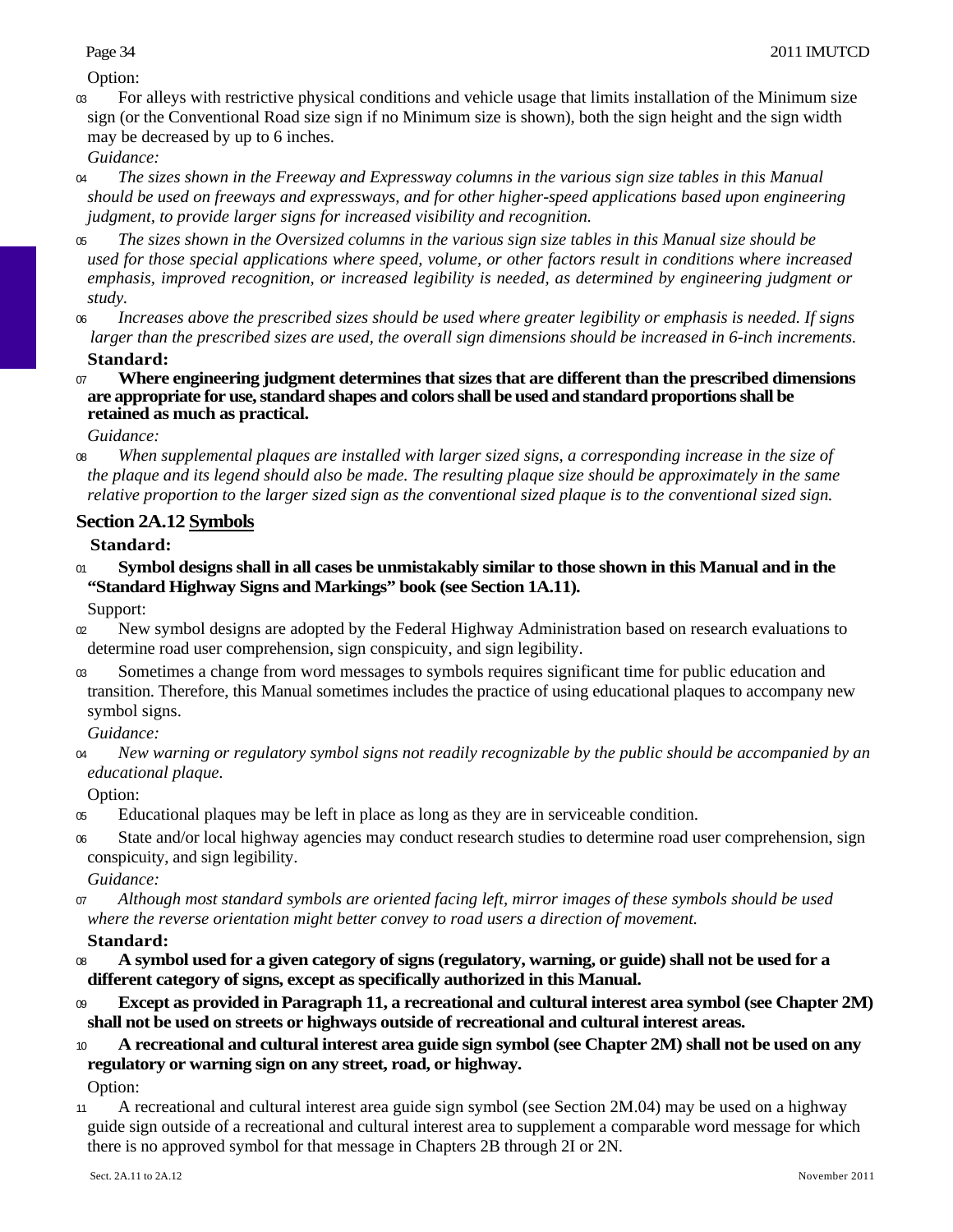Support:

12 Section 2M.07 contains provisions for the use of recreational and cultural interest area symbols to indicate prohibited activities or items in non-road applications.

## **Section 2A.13 Word Messages**

#### **Standard:**

<sup>01</sup>**Except as provided in Section 2A.06, all word messages shall use standard wording and letters as shown in this Manual and in the "Standard Highway Signs and Markings" book (see Section 1A.11).** 

# *Guidance:*

- <sup>02</sup>*Word messages should be as brief as possible and the lettering should be large enough to provide the necessary legibility distance. A minimum specific ratio of 1 inch of letter height per 30 feet of legibility distance should be used.*
- <sup>03</sup>*Abbreviations (see Section 1A.15) should be kept to a minimum.*
- <sup>04</sup>*Word messages should not contain periods, apostrophes, question marks, ampersands, or other punctuation or characters that are not letters, numerals, or hyphens unless necessary to avoid confusion.*
- <sup>05</sup>*The solidus (slanted line or forward slash) is intended to be used for fractions only and should not be used to separate words on the same line of legend. Instead, a hyphen should be used for this purpose, such as "TRUCKS - BUSES."*

#### **Standard:**

<sup>06</sup>**Fractions shall be displayed with the numerator and denominator diagonally arranged about the solidus (slanted line or forward slash). The overall height of the fraction is measured from the top of the numerator to the bottom of the denominator, each of which is vertically aligned with the upper and lower ends of the solidus. The overall height of the fraction shall be determined by the height of the numerals within the fraction, and shall be 1.5 times the height of an individual numeral within the fraction.** 

Support:

<sup>07</sup>The "Standard Highway Signs and Markings" book (see Section 1A.1 1) contains details regarding the layouts of fractions on signs.

#### *Guidance:*

- <sup>08</sup>*When initials are used to represent an abbreviation for separate words (such as "U S" for a United States route), the initials should be separated by a space of between 1/2 and 3/4 of the letter height of the initials.*
- <sup>09</sup>*When an Interstate route is displayed in text form instead of using the route shield, a hyphen should be used for clarity, such as "I-50."*

#### **Standard:**

- <sup>10</sup>**All sign lettering shall be in upper-case letters as provided in the "Standard Highway Signs and Markings" book (see Section 1A.11), unless otherwise provided in this Manual for a particular sign or type of message.**
- <sup>11</sup>**The sign lettering for names of places, streets, and highways shall be composed of a combination of lower-case letters with initial upper-case letters.**

Support:

12 Letter height is expressed in terms of the height of an upper-case letter. For mixed-case legends (those composed of an initial upper-case letter followed by lower-case letters), the height of the lower-case letters is derived from the specified height of the initial upper-case letter based on a prescribed ratio. Letter heights for mixed-case legends might be expressed in terms of both the upper- and lower-case letters, or in terms of the initial upper-case letter alone. When the height of a lower-case letter is specified or determined from the prescribed ratio, the reference is to the nominal loop height of the letter. The term loop height refers to the portion of a lower-case letter that excludes any ascending or descending stems or tails of the letter, such as with the letters d or q. The nominal loop height is equal to the actual height of a non-rounded lower-case letter whose form does not include ascending or descending stems or tails, such as the letter x. The rounded portions of a lower-case letter extend slightly above and below the baselines projected from the top and bottom of such a non-rounded letter so that the appearance of a uniform letter height within a word is achieved. The actual loop height of a rounded lower-case letter is slightly greater than the nominal loop height and this additional height is excluded from the expression of the lower-case letter height.

#### **Standard:**

<sup>13</sup>**When a mixed-case legend is used, the height of the lower-case letters shall be 3/4 of the height of the initial upper-case letter.**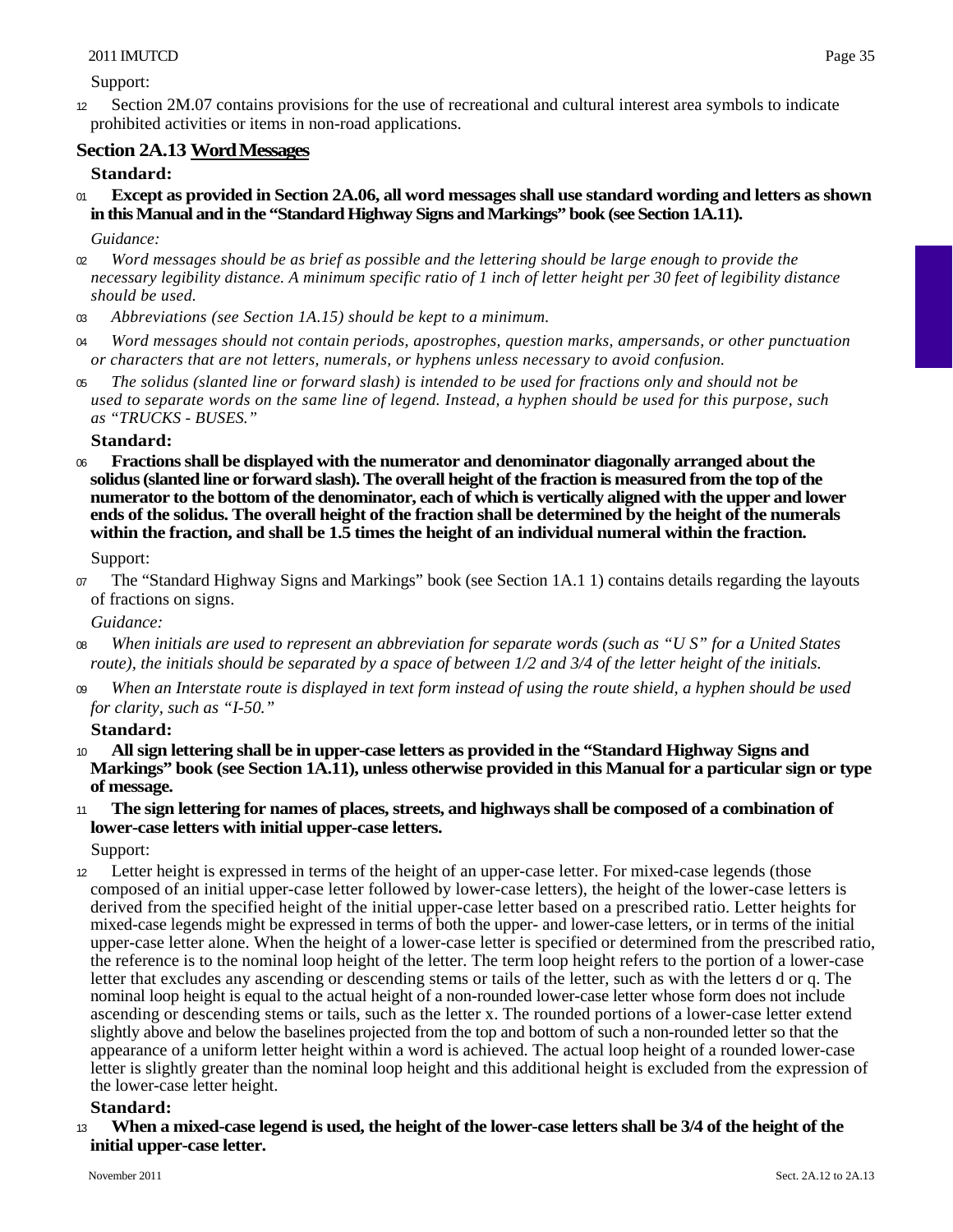# <sup>14</sup>**The unique letter forms for each of the Standard Alphabet series shall not be stretched, compressed, warped, or otherwise manipulated.**

Support:

<sup>15</sup>Section 2D.04 contains information regarding the acceptable methods of modifying the length of a word for a given letter height and series.

# **Section 2A.14 Sign Borders**

# **Standard:**

- <sup>01</sup>**Unless otherwise provided, each sign illustrated in this Manual shall have a border of the same color as the legend, at or just inside the edge.**
- <sup>02</sup>**The corners of all sign borders shall be rounded, except for STOP signs.**  *Guidance:*
- <sup>03</sup>*A dark border on a light background should be set in from the edge, while a light border on a dark background should extend to the edge of the sign. A border for 30-inch signs with a light background should be from 1/2 to 3/4 inch in width, 1/2 inch from the edge. For similar signs with a light border, a width of 1 inch should be used. For other sizes, the border width should be of similar proportions, but should not exceed the stroke-width of the major lettering of the sign. On signs exceeding 72 x 120 inches in size, the border should be 2 inches wide, or on larger signs, 3 inches wide. Except for STOP signs and as otherwise provided in Section 2E.16, the corners of the sign should be rounded to a radius that is concentric with that of the border.*

# **Section 2A.15 Enhanced Conspicuity for Standard Signs**

Option:

- <sup>01</sup>Based upon engineering judgment, where the improvement of the conspicuity of a standard regulatory, warning, or guide sign is desired, any of the following methods may be used, as appropriate, to enhance the signs conspicuity (see Figure 2A-1):
	- A. Increasing the size of a standard regulatory, warning, or guide sign.
	- B. Doubling-up of a standard regulatory, warning, or guide sign by adding a second identical sign on the lefthand side of the roadway.
	- C. Adding a solid yellow or fluorescent yellow rectangular "header panel" above a standard regulatory sign, with the width of the panel corresponding to the width of the standard regulatory sign. A legend of NOTICE, STATE LAW, or other appropriate text may be added in black letters within the header panel for a period of time determined by engineering judgment.
	- D. Adding a NEW plaque (see Section 2C.62) above a new standard regulatory or warning sign, for a period of time determined by engineering judgment, to call attention to the new sign.
	- E. Adding one or more red or orange flags (cloth or retroreflective sheeting) above a standard regulatory or warning sign, with the flags oriented so as to be at 45 degrees to the vertical.
	- F. Adding a solid yellow, a solid fluorescent yellow, or a diagonally striped black and yellow (or black and fluorescent yellow) strip of retroreflective sheeting at least 3 inches wide around the perimeter of a standard warning sign. This may be accomplished by affixing the standard warning sign on a background that is 6 inches larger than the size of the standard warning sign.
	- G. Adding a warning beacon (see Section 4L.03) to a standard regulatory (other than a STOP or a Speed Limit sign), warning, or guide sign.
	- H. Adding a speed limit sign beacon (see Section 4L.04) to a standard Speed Limit sign.
	- I. Adding a stop beacon (see Section 4L.05) to a STOP sign.
	- J. Adding light emitting diode (LED) units within the symbol or legend of a sign or border of a standard regulatory, warning, or guide sign, as provided in Section 2A.07.
	- K. Adding a strip of retroreflective material to the sign support in compliance with the provisions of Section 2A.21.
	- L. Using other methods that are specifically allowed for certain signs as described elsewhere in this Manual.

Support:

<sup>02</sup>Sign conspicuity improvements can also be achieved by removing non-essential and illegal signs from the right-of-way (see Section 1A.08), and by relocating signs to provide better spacing.

# **Standard:**

- <sup>03</sup>**The NEW plaque (see Section 2C.62) shall not be used alone.**
- 04 **Strobe lights shall not be used to enhance the conspicuity of highway signs.**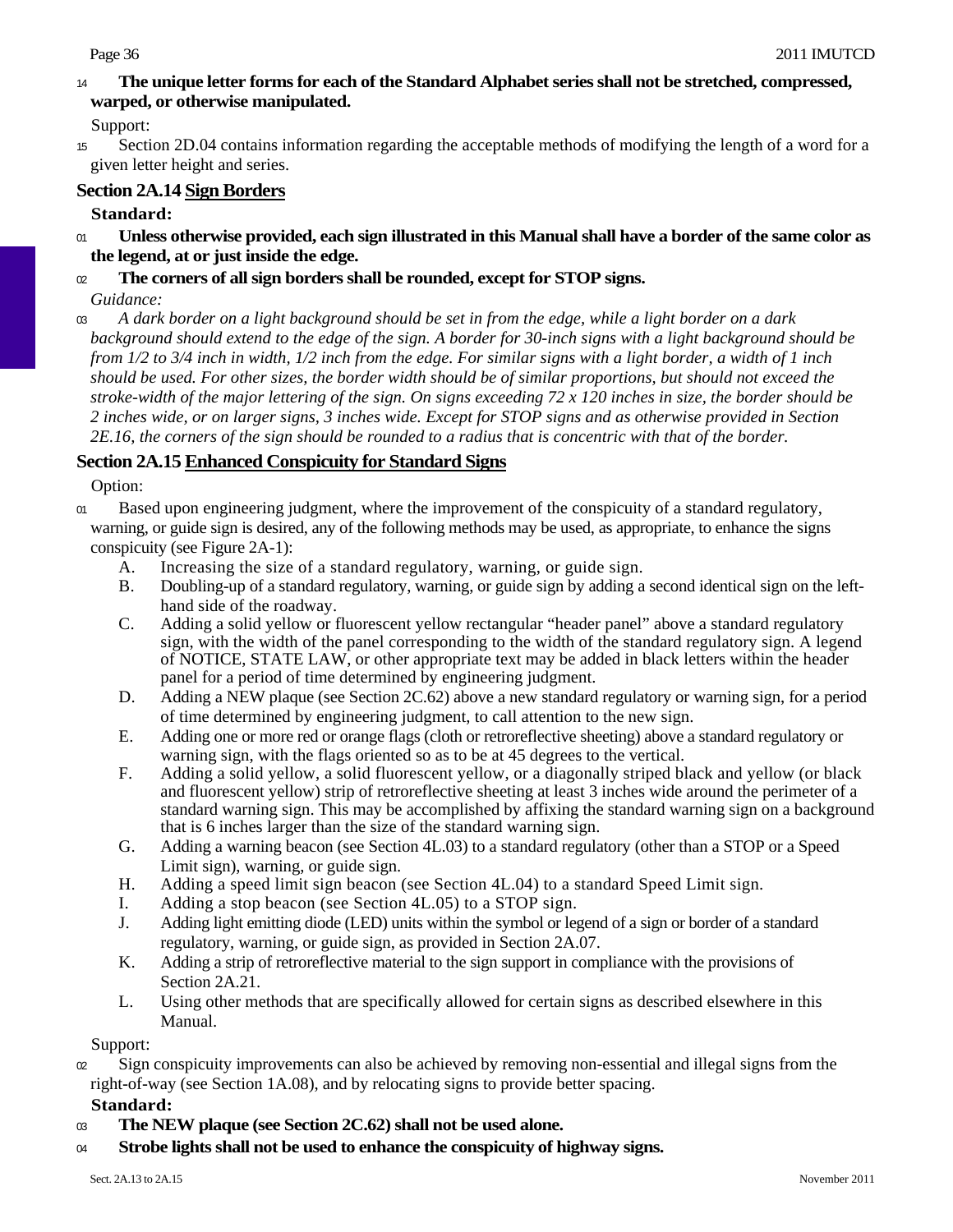

# **Figure 2A-1. Examples of Enhanced Conspicuity for Signs**

#### **Section 2A.16 Standardization of Location**

Support:

- <sup>01</sup>Standardization of position cannot always be attained in practice. Examples of heights and lateral locations of signs for typical installations are illustrated in Figure 2A-2, and examples of locations for some typical signs at intersections are illustrated in Figures 2A-3 and 2A-4.
- <sup>02</sup>Examples of advance signing on an intersection approach are illustrated in Figure 2A-4. Chapters 2B, 2C, and 2D contain provisions regarding the application of regulatory, warning, and guide signs, respectively.

#### **Standard:**

<sup>03</sup>**Signs requiring separate decisions by the road user shall be spaced sufficiently far apart for the appropriate decisions to be made. One of the factors considered when determining the appropriate spacing**  shall be the posted or  $85<sup>th</sup>$ -percentile speed.

*Guidance:* 

<sup>04</sup>*Signs should be located on the right-hand side of the roadway where they are easily recognized and understood by road users. Signs in other locations should be considered only as supplementary to signs in the normal locations, except as otherwise provided in this Manual.* 

- <sup>05</sup>*Signs should be individually installed on separate posts or mountings except where:* 
	- *A. One sign supplements another;*
	- *B. Route or directional signs are grouped to clarify information to motorists;*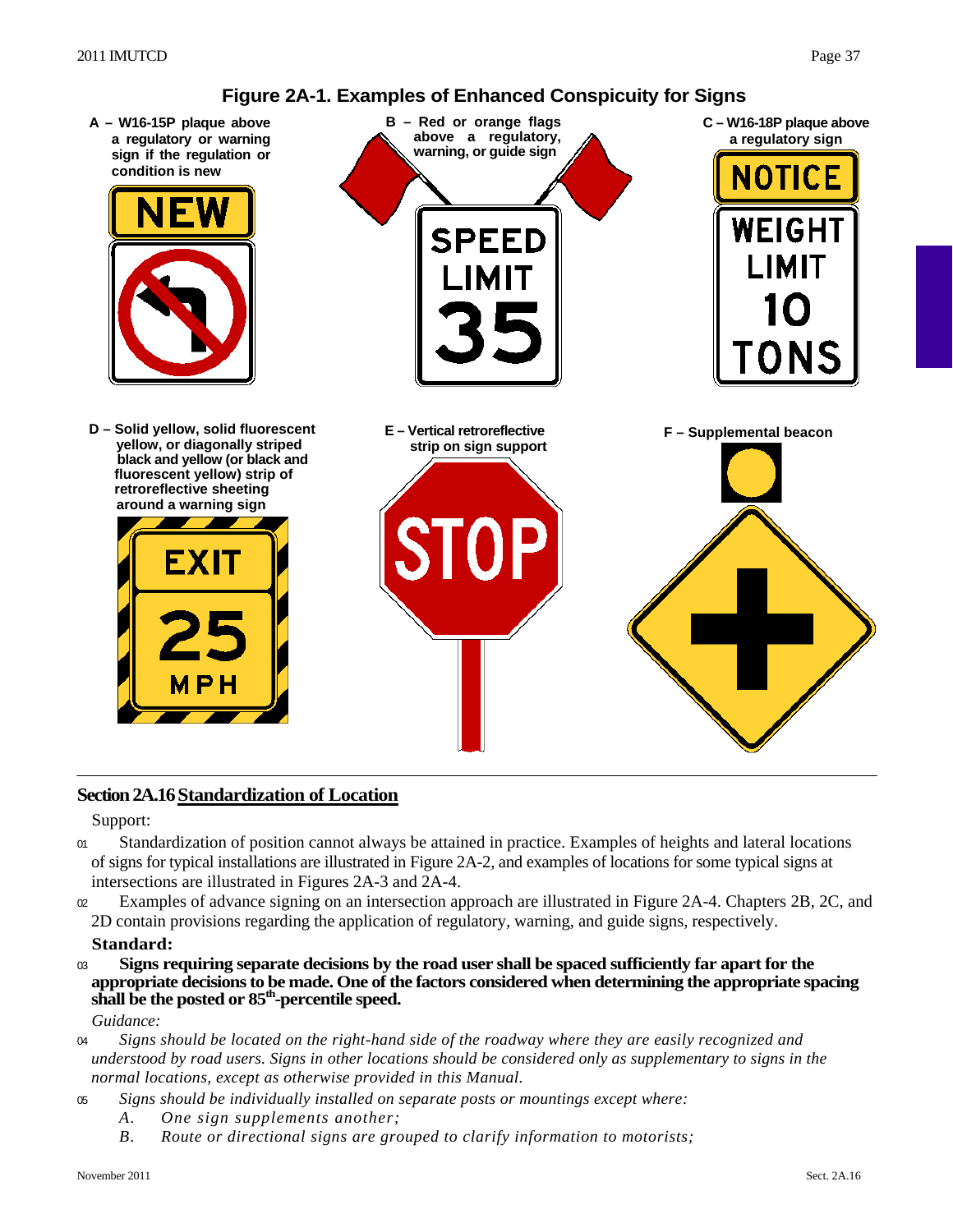# Figure 2A-2. Examples of Heights and Lateral Locations of Sign Installations



Note:

See Section 2A.19 for reduced lateral offset distances that may be used in areas where lateral offsets are limited, and in business, commercial, or residential areas where sidewalk width is limited or where existing poles are close to the curb.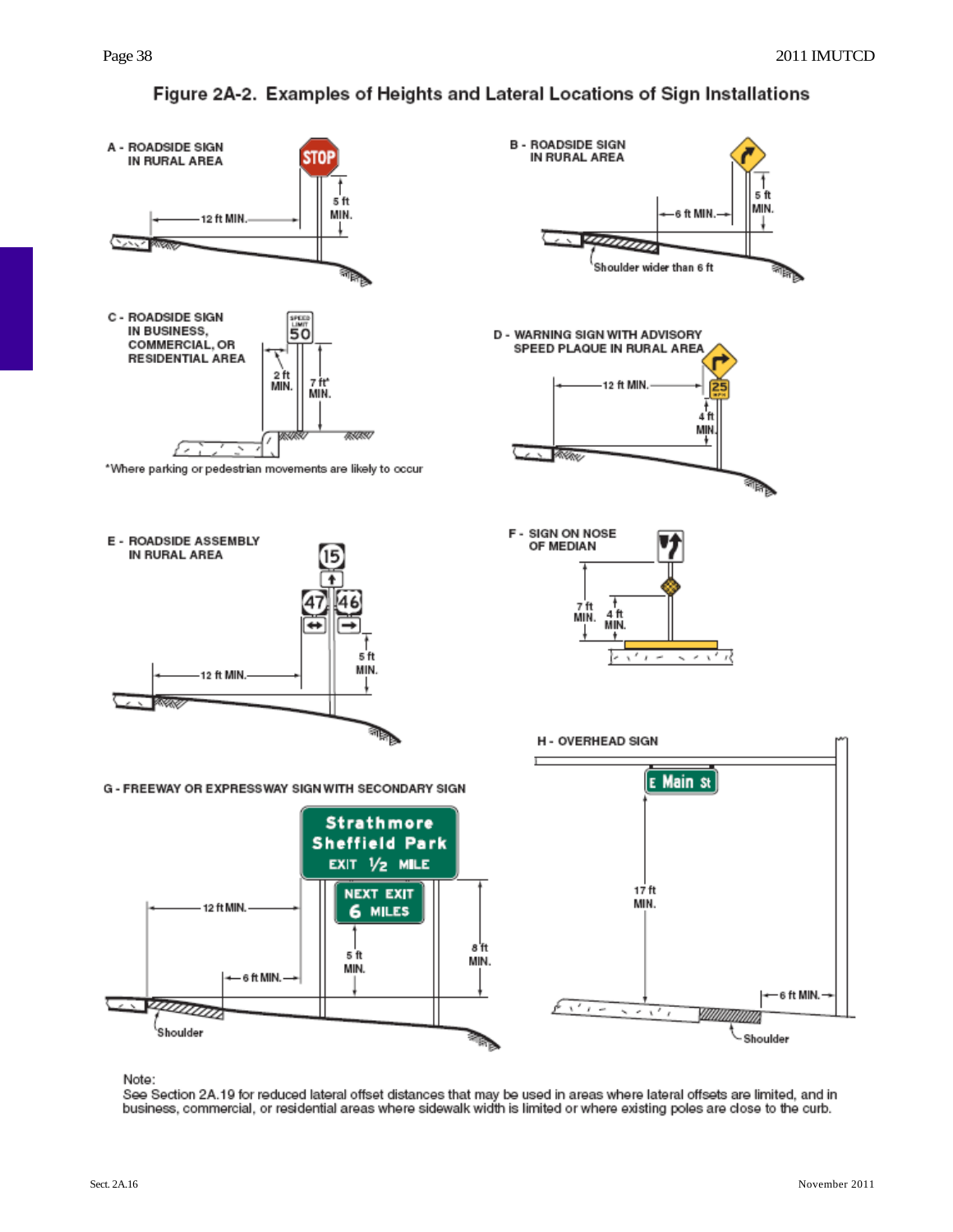

# **Figure 2A-3. Examples of Locations for Some Typical Signs at Intersections**

Note: Lateral offset is a minimum of 6 feet measured from the edge of the shoulder, or 12 feet measured from the edge of the traveled way. See Section 2A. 19 for lower minimums that may be used in urban areas, or where lateral offset space is limited.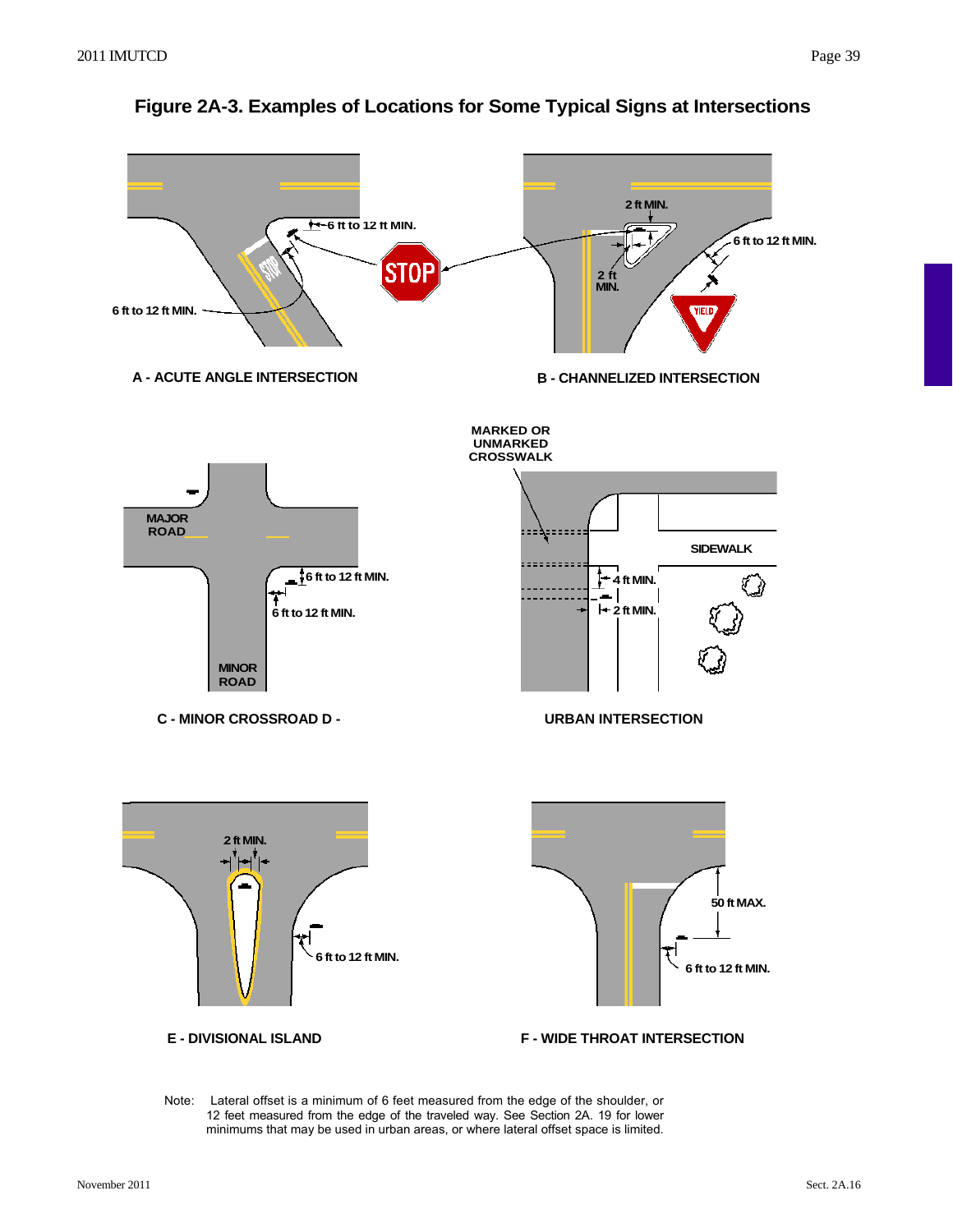

- *C. Regulatory signs that do not conflict with each other are grouped, such as Turn Prohibition signs posted with ONE WAY signs or a parking regulation sign posted with a Speed Limit sign; or*
- *D. Street Name signs are posted with a STOP or YIELD sign.*
- 06 *Signs should be located so that they:* 
	- *A. Are outside the clear zone unless placed on a breakaway or yielding support (see Section 2A .19),*
	- *B. Optimize nighttime visibility,*
	- *C. Minimize the effects of mud splatter and debris,*
	- *D. Do not obscure each other,*
	- *E. Do not obscure the sight distance to approaching vehicles on the major street for drivers who are stopped on minor-street approaches, and*
	- *F. Are not hidden from view.*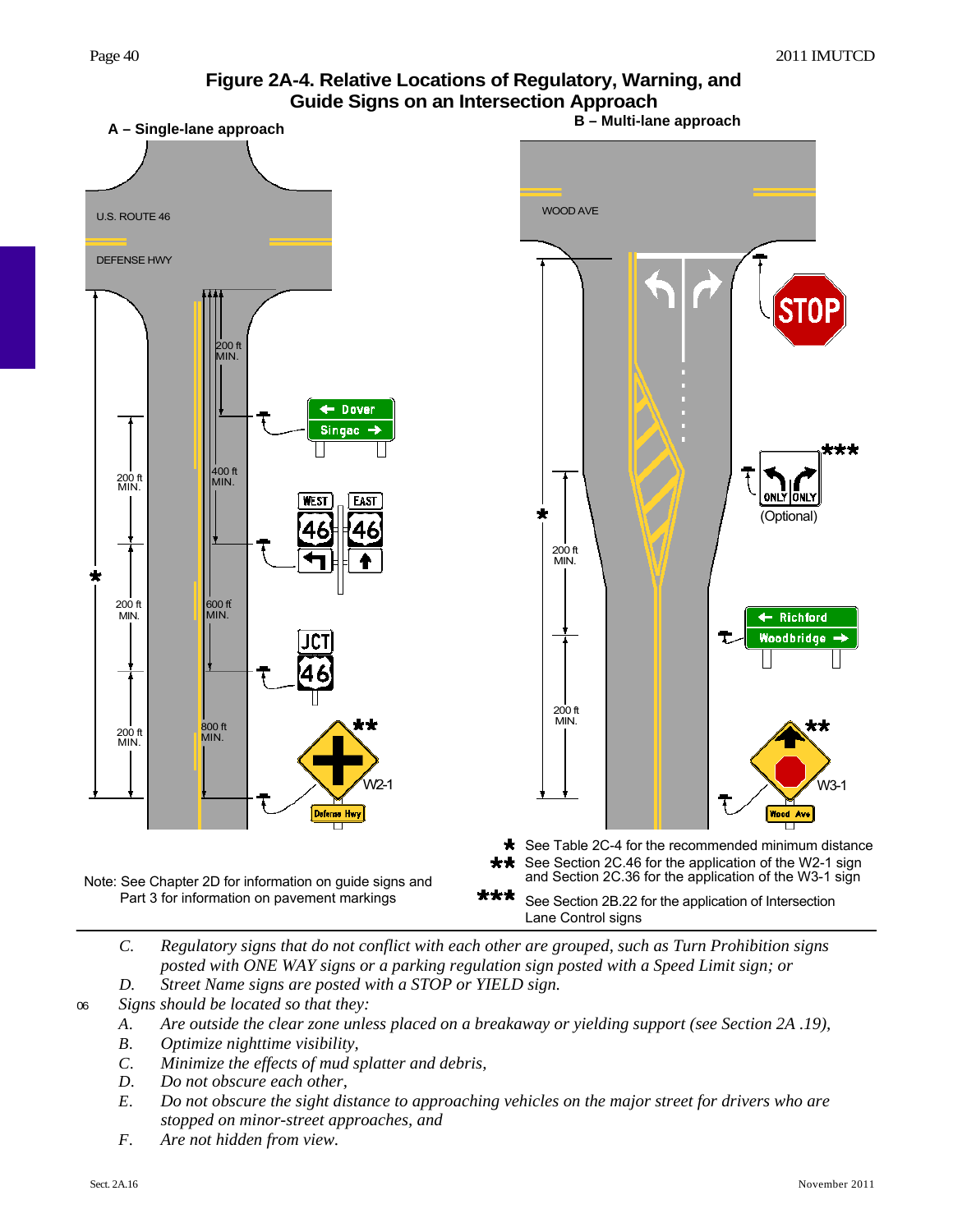Support:

<sup>07</sup>The clear zone is the total roadside border area, starting at the edge of the traveled way, available for use by errant vehicles. The width of the clear zone is dependent upon traffic volumes, speeds, and roadside geometry. Additional information can be found in AASHTO's "Roadside Design Guide" (see Section 1A.11).

*Guidance:* 

- <sup>08</sup>*With the increase in traffic volumes and the desire to provide road users regulatory, warning, and guidance information, an order of priority for sign installation should be established.*  Support:
- <sup>09</sup>An order of priority is especially critical where space is limited for sign installation and there is a demand for several different types of signs. Overloading road users with too much information is not desirable.

*Guidance:* 

<sup>10</sup> *Because regulatory and warning information is more critical to the road user than guidance information, regulatory and warning signing whose location is critical should be displayed rather than guide signing in cases where conflicts occur. Community wayfinding and acknowledgment guide signs should have a lower priority as to placement than other guide signs. Information of a less critical nature should be moved to less critical locations or omitted.* 

Option:

<sup>11</sup>Under some circumstances, such as on curves to the right, signs may be placed on median islands or on the left-hand side of the road. A supplementary sign located on the left-hand side of the roadway may be used on a multi-lane road where traffic in a lane to the right might obstruct the view to the right.

## *Guidance:*

<sup>12</sup>*In urban areas where crosswalks exist, signs should not be placed within 4 feet in advance of the crosswalk (see Drawing D in Figure 2A-3).* 

# **Section 2A.17 Overhead Sign Installations**

#### *Guidance:*

<sup>01</sup>*Overhead signs should be used on freeways and expressways, at locations where some degree of lane-use control is desirable, and at locations where space is not available at the roadside.* 

Support:

<sup>02</sup>The operational requirements of the present highway system are such that overhead signs have value at many locations. The factors to be considered for the installation of overhead sign displays are not definable in specific numerical terms.

Option:

- <sup>03</sup>The following conditions (not in priority order) may be considered in an engineering study to determine if overhead signs would be beneficial:
	- A. Traffic volume at or near capacity,
	- B. Complex interchange design,<br>C. Three or more lanes in each di
	- Three or more lanes in each direction,
	- D. Restricted sight distance,
	- E. Closely-spaced interchanges,<br>F. Multi-lane exits,
	- Multi-lane exits,
	- G. Large percentage of trucks,
	- H. Street lighting background,
	- I. High-speed traffic,
	- J. Consistency of sign message location through a series of interchanges,
	- K. Insufficient space for post-mounted signs,
	- L. Junction of two freeways, and
	- M. Left exit ramps.
- <sup>04</sup>Over-crossing structures may be used to support overhead signs.

Support:

<sup>05</sup>Under some circumstances, the use of over-crossing structures as sign supports might be the only practical solution that will provide adequate viewing distance. The use of such structures as sign supports might eliminate the need for the foundations and sign supports along the roadside.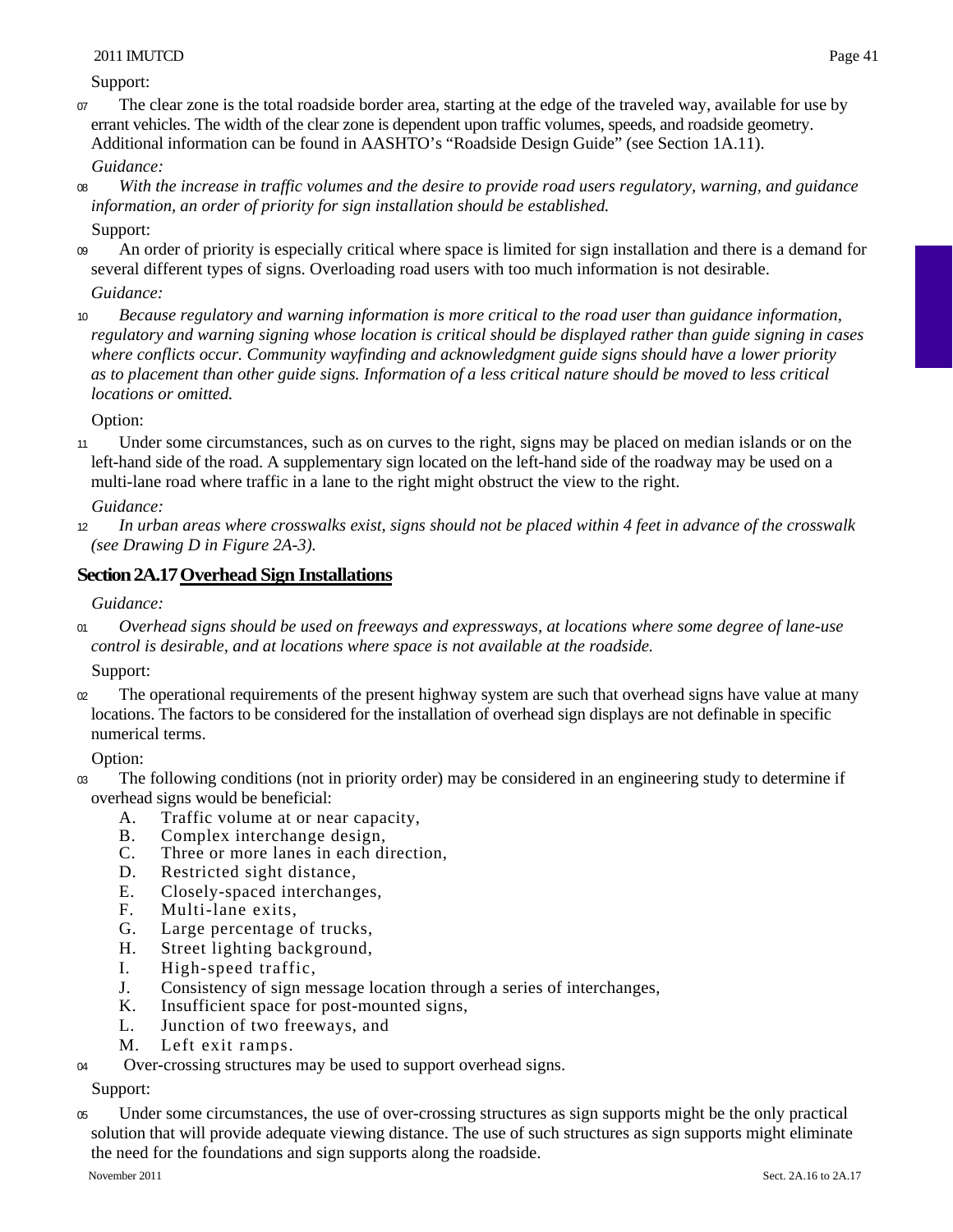# **Section 2A.18 Mounting Height**

#### **Standard:**

<sup>01</sup>**The provisions of this Section shall apply unless specifically stated otherwise for a particular sign or object marker elsewhere in this Manual.** 

Support:

- <sup>02</sup>The mounting height requirements for object markers are provided in Chapter 2C.
- <sup>03</sup>In addition to the provisions of this Section, information affecting the minimum mounting height of signs as a function of crash performance can be found in AASHTO's "Roadside Design Guide" (see Section 1A.11).

## **Standard:**

- <sup>04</sup>**The minimum height, measured vertically from the bottom of the sign to the elevation of the near edge of the pavement, of signs installed at the side of the road in rural areas shall be 5 feet (see Figure 2A-2).**
- <sup>05</sup>**The minimum height, measured vertically from the bottom of the sign to the top of the curb, or in the absence of curb, measured vertically from the bottom of the sign to the elevation of the near edge of the traveled way, of signs installed at the side of the road in business, commercial, or residential areas where parking or pedestrian movements are likely to occur, or where the view of the sign might be obstructed, shall be 7 feet (see Figure 2A-2).**

Option:

<sup>06</sup>The height to the bottom of a secondary sign mounted below another sign may be 1 foot less than the height specified in Paragraphs 4 and 5.

**Standard:** 

- <sup>07</sup>**The minimum height, measured vertically from the bottom of the sign to the sidewalk, of signs installed above sidewalks shall be 7 feet.**
- <sup>08</sup>**If the bottom of a secondary sign that is mounted below another sign is mounted lower than 7 feet above a pedestrian sidewalk or pathway (see Section 6D.02), the secondary sign shall not project more than 4 inches into the pedestrian facility.**

Option:

- Signs that are placed 30 feet or more from the edge of the traveled way may be installed with a minimum height of 5 feet, measured vertically from the bottom of the sign to the elevation of the near edge of the pavement. **Standard:**
- <sup>10</sup>**Directional signs on freeways and expressways shall be installed with a minimum height of 7 feet, measured vertically from the bottom of the sign to the elevation of the near edge of the pavement. All route signs, warning signs, and regulatory signs on freeways and expressways shall be installed with a minimum height of 7 feet, measured vertically from the bottom of the sign to the elevation of the near edge of the pavement. If a secondary sign is mounted below another sign on a freeway or expressway, the major sign shall be installed with a minimum height of 8 feet and the secondary sign shall be installed with a minimum height of 5 feet, measured vertically from the bottom of the sign to the elevation of the near edge of the pavement.**
- <sup>11</sup>**Where large signs having an area exceeding 50 square feet are installed on multiple breakaway posts, the clearance from the ground to the bottom of the sign shall be at least 7 feet.**

Option:

- 12 A route sign assembly consisting of a route sign and auxiliary signs (see Section 2D.12) may be treated as a single sign for the purposes of this Section.
- <sup>13</sup>The mounting height may be adjusted when supports are located near the edge of the right-of-way on a steep backslope in order to avoid the sometimes less desirable alternative of placing the sign closer to the roadway. **Standard:**
- <sup>14</sup>**Overhead signs shall provide a vertical clearance of not less than 17 feet to the sign, light fixture, or sign bridge over the entire width of the pavement and shoulders except where the structure on which the overhead signs are to be mounted or other structures along the roadway near the sign structure have a lesser vertical clearance.**

Option:

<sup>15</sup>If the vertical clearance of other structures along the roadway near the sign structure is less than 16 feet, the vertical clearance to an overhead sign structure or support may be as low as 1 foot higher than the vertical clearance of the other structures in order to improve the visibility of the overhead signs.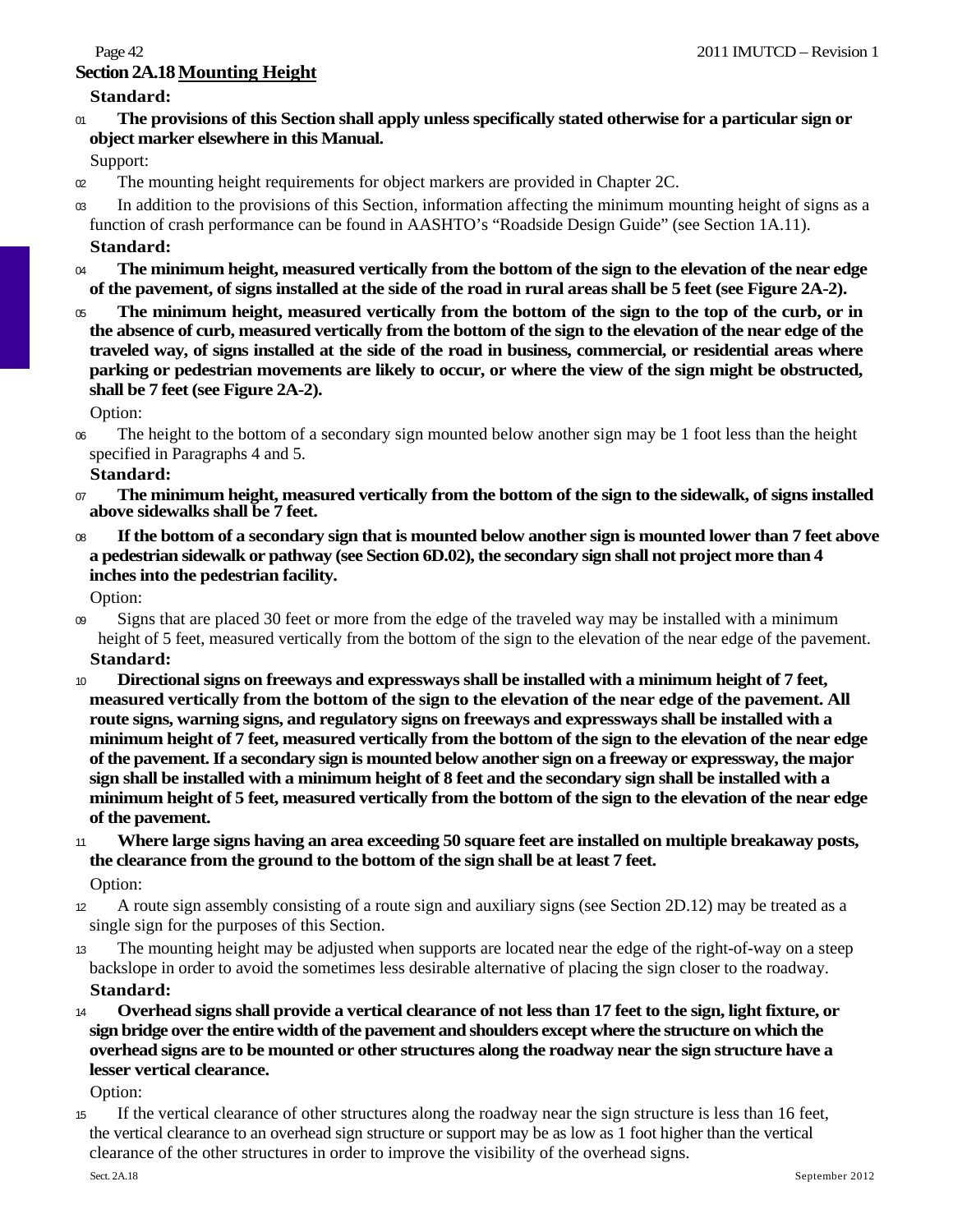<sup>16</sup>In special cases it may be necessary to reduce the clearance to overhead signs because of substandard dimensions in tunnels and other major structures such as double-deck bridges.

Support:

<sup>17</sup>Figure 2A-2 illustrates some examples of the mounting height requirements contained in this Section.

# **Section 2A.19 Lateral Offset**

**Standard:** 

- <sup>01</sup>**For overhead sign supports, the minimum lateral offset from the edge of the shoulder (or if no shoulder exists, from the edge of the pavement) to the near edge of overhead sign supports (cantilever or sign bridges) shall be 6 feet. Overhead sign supports shall have a barrier or crash cushion to shield them if they are within the clear zone.**
- <sup>02</sup>**Post-mounted sign and object marker supports shall be crashworthy (breakaway, yielding, or shielded with a longitudinal barrier or crash cushion) if within the clear zone.**

*Guidance:* 

<sup>03</sup>*For post-mounted signs, the minimum lateral offset should be 12 feet from the edge of the traveled way. If a shoulder wider than 6 feet exists, the minimum lateral offset for post-mounted signs should be 6 feet from the edge of the shoulder.* 

Support:

- <sup>04</sup>The minimum lateral offset requirements for object markers are provided in Chapter 2C.
- <sup>05</sup>The minimum lateral offset is intended to keep trucks and cars that use the shoulders from striking the signs or supports.

*Guidance:* 

<sup>06</sup>*All supports should be located as far as practical from the edge of the shoulder. Advantage should be taken to place signs behind existing roadside barriers, on over-crossing structures, or other locations that minimize the exposure of the traffic to sign supports.* 

Option:

<sup>07</sup>Where permitted, signs may be placed on existing supports used for other purposes, such as highway traffic signal supports, highway lighting supports, and utility poles.

#### **Standard:**

#### <sup>08</sup>**If signs are placed on existing supports, they shall meet other placement criteria contained in this Manual.**

Option:

- <sup>09</sup>Lesser lateral offsets may be used on connecting roadways or ramps at interchanges, but not less than 6 feet from the edge of the traveled way.
- 10 On conventional roads in areas where it is impractical to locate a sign with the lateral offset prescribed by this Section, a lateral offset of at least 2 feet may be used.
- <sup>11</sup>A lateral offset of at least 1 foot from the face of the curb may be used in business, commercial or residential areas where sidewalk width is limited or where existing poles are close to the curb.

*Guidance:* 

<sup>12</sup>*Overhead sign supports and post-mounted sign and object marker supports should not intrude into the usable width of a sidewalk or other pedestrian facility.* 

Support:

<sup>13</sup>Figures 2A-2 and 2A-3 illustrate some examples of the lateral offset requirements contained in this Section.

# **Section 2A.20 Orientation**

*Guidance:* 

- <sup>01</sup>*Unless otherwise provided in this Manual, signs should be vertically mounted at right angles to the direction of, and facing, the traffic that they are intended to serve.*
- <sup>02</sup>*Where mirror reflection from the sign face is encountered to such a degree as to reduce legibility, the sign should be turned slightly away from the road. Signs that are placed 30 feet or more from the pavement edge should be turned toward the road. On curved alignments, the angle of placement should be determined by the direction of approaching traffic rather than by the roadway edge at the point where the sign is located.*